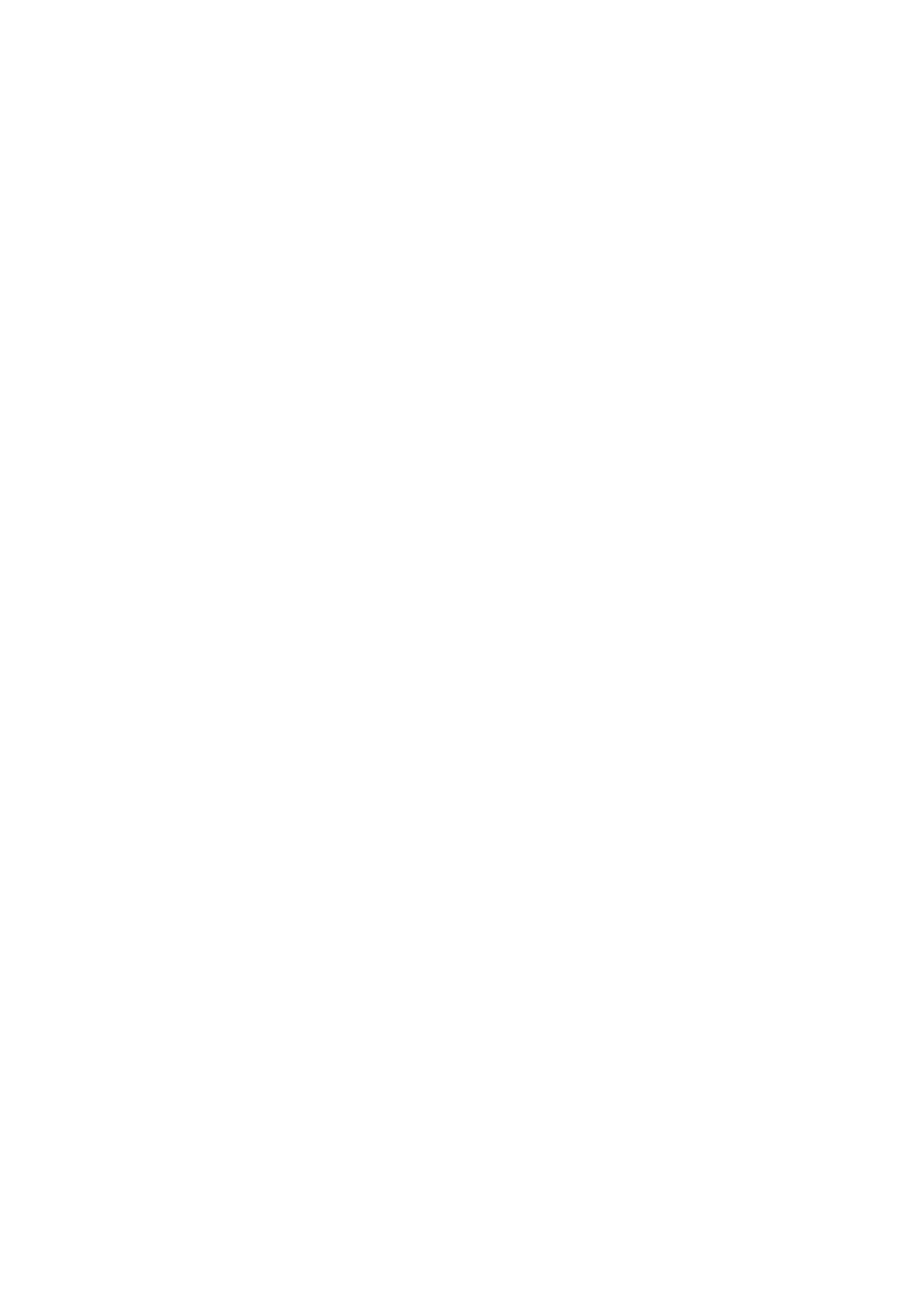## **Contents**

|   | Abbreviations used in this paper                  | 2  |
|---|---------------------------------------------------|----|
| 1 | Executive summary                                 | 5  |
| 2 | Introduction                                      | 9  |
| 3 | Our sample of firms                               | 10 |
| 4 | Customers of firms providing advice               | 13 |
| 5 | Charging for advice                               | 20 |
| 6 | Questions specific to retirement<br>income advice | 26 |
| 7 | Advice channels and use of technology             | 30 |
| 8 | Advice market future and barriers                 | 33 |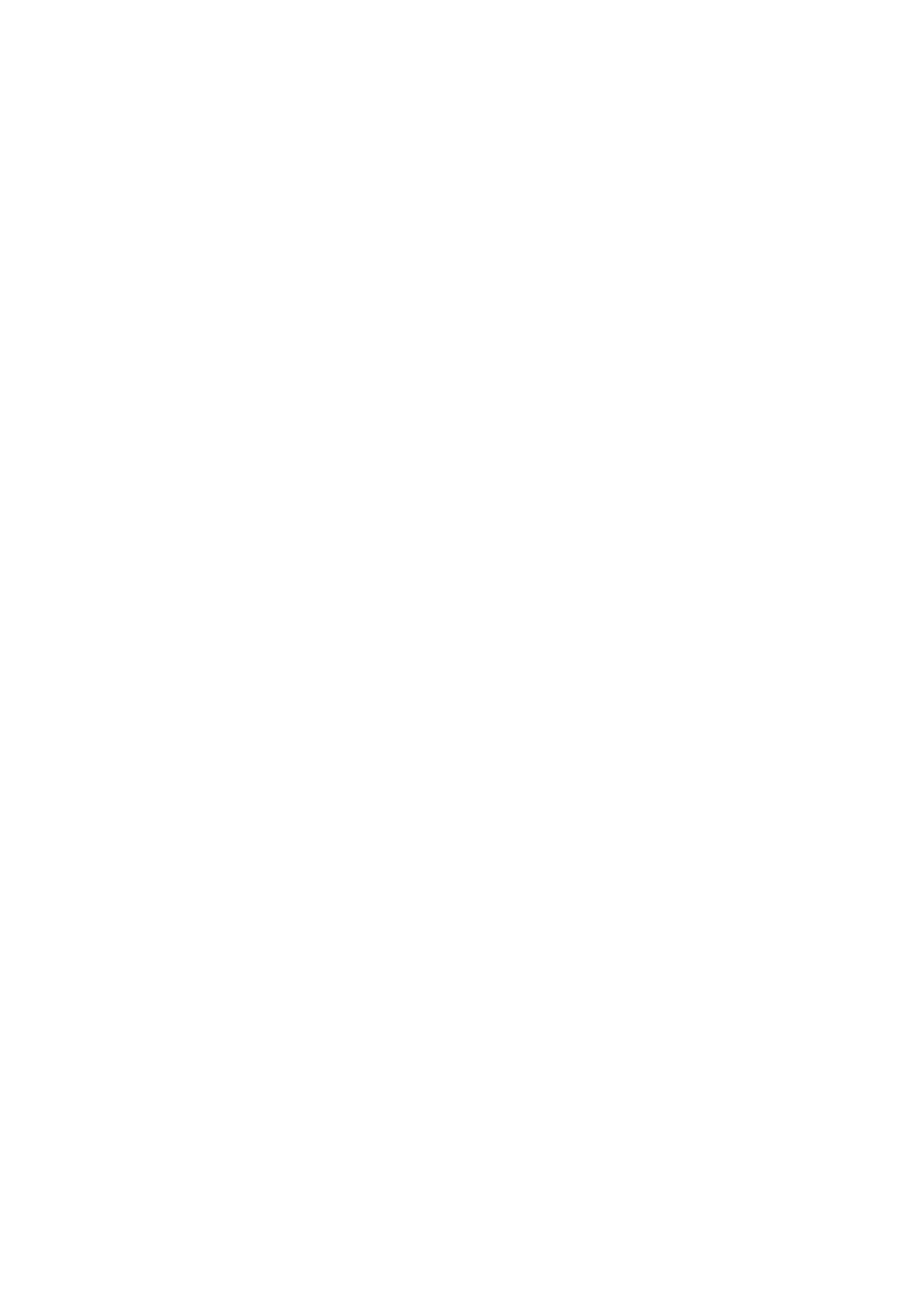# **Abbreviations used in this paper**

| <b>CTF</b>                  | Child trust fund                                                                                                                                                                                                                                                                                                                                                                     |  |  |  |  |  |
|-----------------------------|--------------------------------------------------------------------------------------------------------------------------------------------------------------------------------------------------------------------------------------------------------------------------------------------------------------------------------------------------------------------------------------|--|--|--|--|--|
| <b>DB</b>                   | Defined benefit                                                                                                                                                                                                                                                                                                                                                                      |  |  |  |  |  |
| <b>DC</b>                   | Defined contribution                                                                                                                                                                                                                                                                                                                                                                 |  |  |  |  |  |
| <b>FAMR</b>                 | Financial Advice Market Review                                                                                                                                                                                                                                                                                                                                                       |  |  |  |  |  |
| <b>FOS</b>                  | Financial Ombudsman Service                                                                                                                                                                                                                                                                                                                                                          |  |  |  |  |  |
| <b>Insistent customers</b>  | Where the customer wishes to take a different course of action from the one you<br>recommend and wants you to facilitate the transaction against your advice. Please see<br>the FCA's Factsheet No.35.                                                                                                                                                                               |  |  |  |  |  |
| <b>Investments</b>          | For the purposes of this information request, 'investments' include retail investment<br>products as defined in the Handbook, excluding pensions and retirement income<br>products.                                                                                                                                                                                                  |  |  |  |  |  |
| <b>ISA</b>                  | Individual Savings Account                                                                                                                                                                                                                                                                                                                                                           |  |  |  |  |  |
| <b>Pensions</b>             | Financial products and pension schemes intended for the accumulation of assets to fund<br>income during retirement. For the purposes of this information request, this includes<br>a broad range of financial products and options available for pension accumulation.                                                                                                               |  |  |  |  |  |
|                             | Post-pension freedoms Six months following 6 April 2015 (i.e. after the pension freedoms were implemented)                                                                                                                                                                                                                                                                           |  |  |  |  |  |
| <b>Pre-pension freedoms</b> | Twelve months prior to 19 March 2014 (i.e. prior to the pension freedoms announcement<br>by the Government)                                                                                                                                                                                                                                                                          |  |  |  |  |  |
| <b>PSD</b>                  | Product Sales Data. See: www.fca.org.uk/firms/systems-reporting/product-sales-data.                                                                                                                                                                                                                                                                                                  |  |  |  |  |  |
| <b>Regulated advice</b>     | Advice relating to a particular investment given to a person in their capacity as an<br>investor or potential investor (or their agent), and relating to the merits of them buying,<br>selling, subscribing for, or underwriting (or exercising rights to acquire, dispose of, or<br>underwrite) the investment. See the FCA's FG15/1: Retail Investment advice, p.2 and<br>Table 1. |  |  |  |  |  |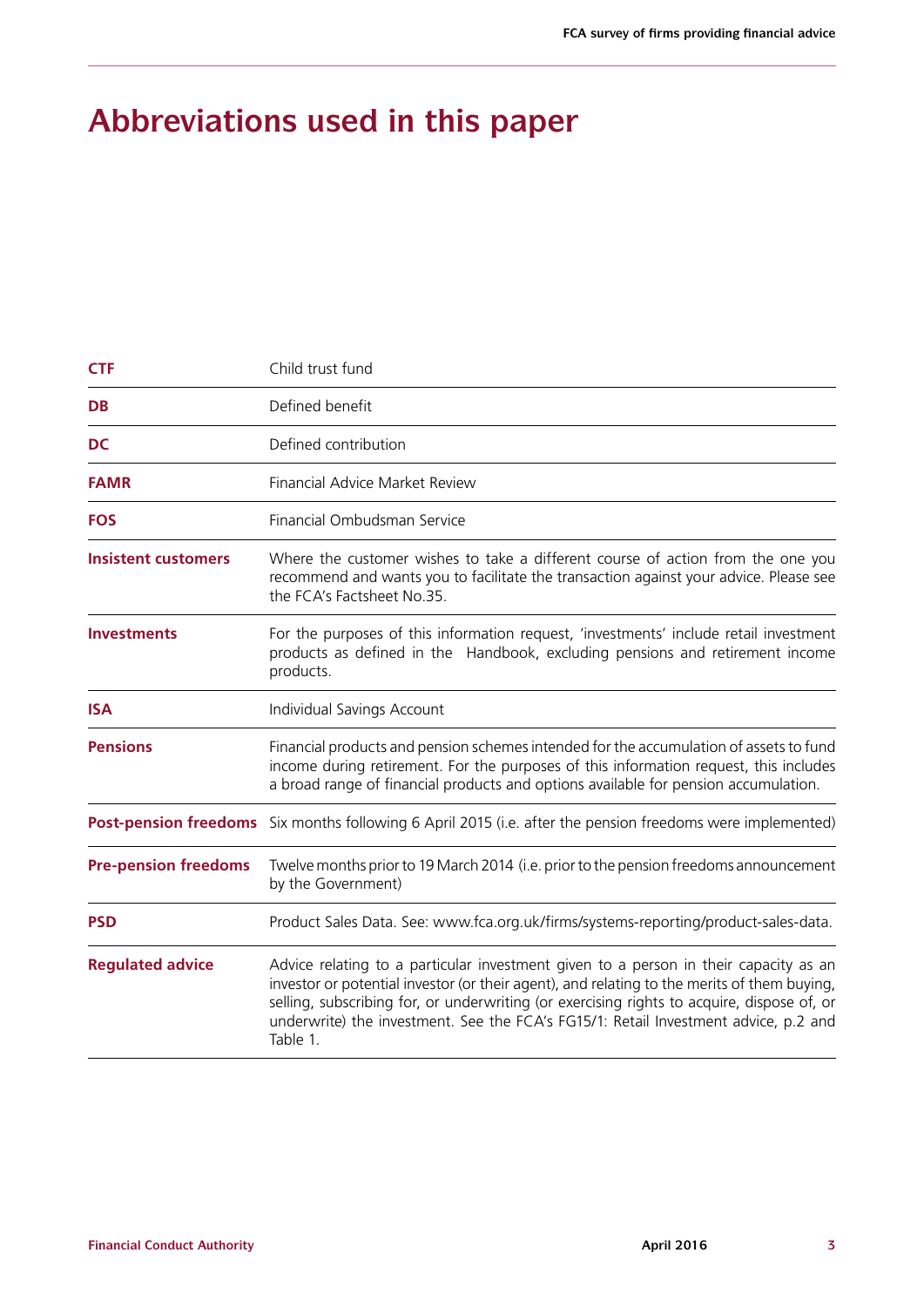| <b>Retail investments</b>   | Retail investment products as defined in the Handbook:<br>(a) a life policy<br>(b) a unit<br>(c) a stakeholder pension scheme (including a group stakeholder pension scheme)<br>(d) a personal pension scheme (including a group personal pension scheme)<br>(e) an interest in an investment trust savings scheme<br>(f) a security in an investment trust<br>(g) any other designated investment which offers exposure to underlying financial<br>assets, in a packaged form which modifies that exposure when compared with a direct<br>holding in the financial asset, or<br>(h) a structured capital-at-risk product,<br>whether or not any of (a) to (h) are held within an ISA or a CTF. |  |  |  |  |
|-----------------------------|-------------------------------------------------------------------------------------------------------------------------------------------------------------------------------------------------------------------------------------------------------------------------------------------------------------------------------------------------------------------------------------------------------------------------------------------------------------------------------------------------------------------------------------------------------------------------------------------------------------------------------------------------------------------------------------------------|--|--|--|--|
| <b>Retirement income</b>    | Financial products and schemes intended to provide income in retirement, such as<br>annuities, income drawdown. For the purposes of this information request, this<br>includes a broad range of financial products and options available to fund retirement.                                                                                                                                                                                                                                                                                                                                                                                                                                    |  |  |  |  |
| <b>Safeguarded benefits</b> | Benefits other than money purchase benefits and cash balance benefits. Guaranteed<br>Annuity Rates (GARs) and Guaranteed Minimum Pensions (GMPs) are examples of<br>safeguarded benefits.                                                                                                                                                                                                                                                                                                                                                                                                                                                                                                       |  |  |  |  |
| <b>Vertical integration</b> | Any number of combinations of manufacturer, service provider and distributor within<br>the same group of regulated entities offering interrelated products, services and/or<br>distribution propositions.                                                                                                                                                                                                                                                                                                                                                                                                                                                                                       |  |  |  |  |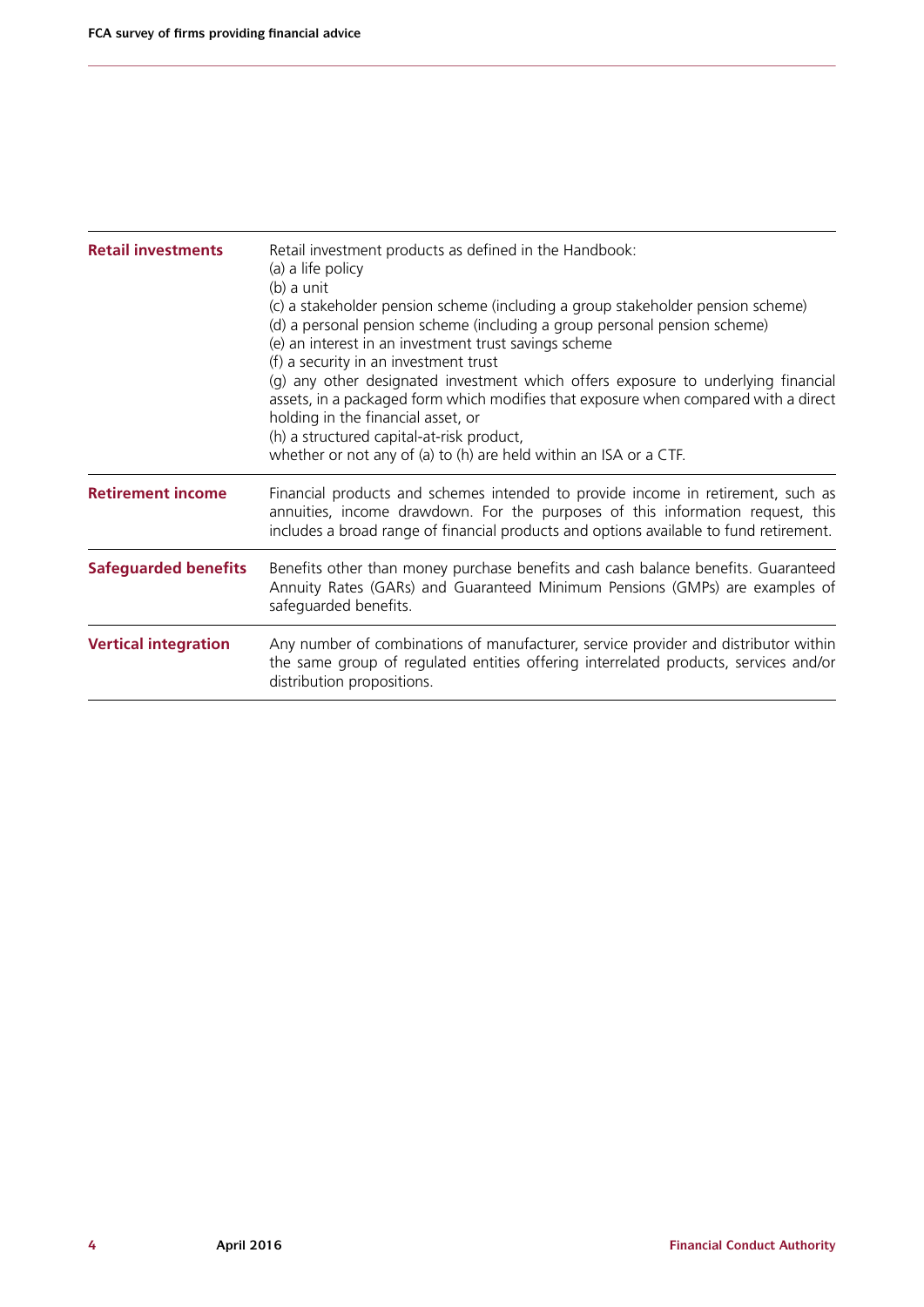### **1. Executive summary**

#### **Purpose of this report**

- **1.1** In November 2015, we surveyed a sample of firms providing retail investment advice, including financial advisers, networks, banks and life insurance companies to inform the Financial Advice Market Review (FAMR) and our supervisory work. This report presents the results of the survey.
- **1.2** Alongside questions about the firms and the advice market more generally, our data request focused on three advice areas in retail investments: retirement income, pension accumulation and investments.
- **1.3** The results from this survey informed the FAMR and the proposals it recommended.<sup>1</sup> It was used to gain a better understanding about the profile of the customers of advice firms, the barriers that firms face in expanding the provision of advice to the mass market, the use of technology in the advice process, and the advice firms' views on the future of the advice market.
- **1.4** Additionally, the results of this survey in particular, insights into how firms providing advice have responded to the pension freedoms – are being used to inform the Financial Conduct Authority's (FCA's) ongoing supervisory work in this area.

#### **Our sample of firms providing financial advice**

- **1.5** This report is based on responses from 233 firms active in providing financial advice on retail investment products. Our sample of firms includes financial advisers, networks, appointed representatives, banks, and life insurance companies; and it is broadly representative of the population of interest in terms of firm size. These 233 firms represent around 21% of the total number of advised retail investment product sales transactions in the population of relevant firms (see Table 1). Each firm's response carries an equal weight in our analysis.
- **1.6** We segmented firms by the number of retail investment advisers to distinguish between medium and large firms (with at least ten advisers), small firms (with three to nine advisers), and very small firms (with one or two advisers). The segments were created solely for the purposes of analysing the survey responses, and relate to this report only.
- **1.7** On average, 42% of our sample firms' revenue from regulated advice services was from advice on investments; 21% was from advice on pension accumulation; 16% was from advice on retirement income; and the remainder was from other advice areas, such as protection products, mortgages, and general insurance. Of the firms in our sample, 80% had retail investments

<sup>1</sup> [www.fca.org.uk/your-fca/documents/financial-advice-market-review-final-report](https://www.fca.org.uk/your-fca/documents/financial-advice-market-review-final-report).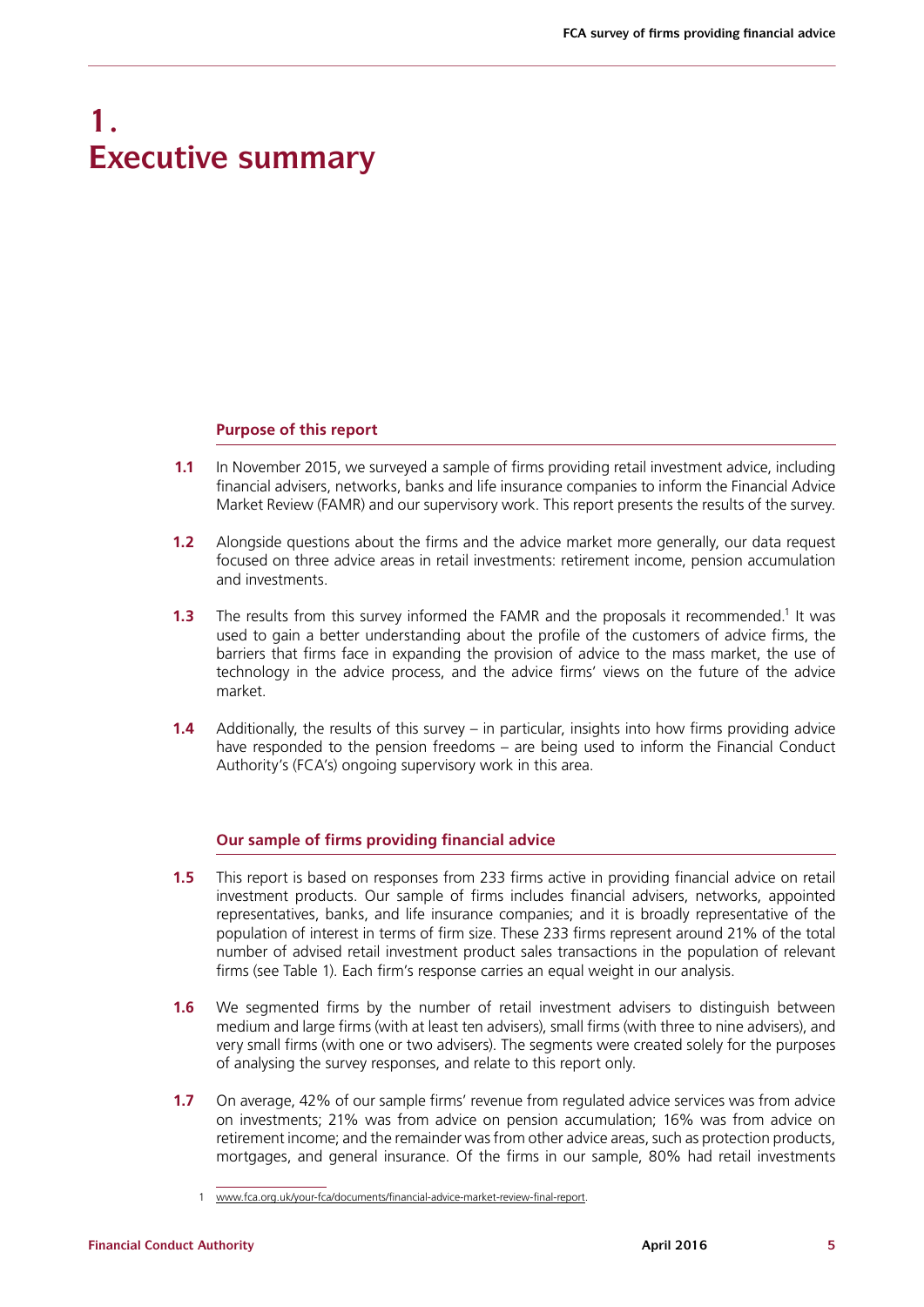advice revenue of less than £1m in the most recent year; the largest 20 firms had at least £4m revenue; and the largest 10 firms all had revenues over £20m.

#### **Customers of firms providing advice**

- **1.8** Our survey asked firms to provide data on pension pot sizes and amounts of investable assets of the customers (new and existing) that they have advised for retirement income, pension accumulation and investments. For retirement income advice post-pension freedoms<sup>2</sup>, 46% of customers had pot sizes of less than £50,000, 26% had less than £30,000, and 8% had less than £10,000.
- **1.9** The distribution of customers by pot size was very similar to that prior to the announcement of the pension freedoms. Compared with the smaller firms, the larger firms tended to have more of their customers in the lower pension pot size bands. In 55% of firms, customers with pots of less than £30,000 accounted for at least 5% of retirement income customers they had advised post-pension freedoms.
- **1.10** Of the sample, 18% said they used pension pot size minimum thresholds when considering whether to take on customers for retirement income advice; the median threshold across these firms was £50,000. Overall, firms said that pension pot size was a relatively less important factor in their considerations about whether to take on a customer seeking retirement income advice. A customer's personal circumstances and other assets and liabilities, as well as the potential for a future relationship with the customer, were the most important factors considered.
- **1.11** For pension accumulation advice, 48% of firms' customers were advised on less than £30,000 of investable pension assets, and 30% of customers had less than £10,000. In 81% of firms, customers with investable pension accumulation assets below £10,000 accounted for at least 5% of the customers to whom they had given pensions advice. This captures customers' investable pension accumulation assets in the most recent 12 months, and does not necessarily reflect their overall 'wealth'.
- **1.12** For advice on investments, 57% of firms' customers were advised on less than £30,000 of investable assets, and 19% of customers had less than £10,000. For 82% of firms, customers with investable assets below £30,000 accounted for at least 5% of the customers to whom they had given investment advice. This captures the investable assets that firms advised (new or existing) on in the most recent 12 months, and does not necessarily reflect their customers' overall 'wealth'.

#### **Charging for advice**

**1.13** We asked firms a number of questions about their 'standard' advice proposition for different amounts of investable assets, for initial and ongoing advice, and for new and existing customers.<sup>3</sup> Around half of the respondents had tiered charging structures with different charges for different levels of investable assets. The majority of firms (at least 86%, depending

<sup>2</sup> Given the expected impact of the pension freedoms on the advice firms, a number of questions sought responses in relation to two separate time periods: pre-pension freedoms announcement (12 months prior to 19 March 2014) and post-pension freedoms go-live (six months post 6 April 2015). We did not seek data for the dates between these periods as it was considered that for the purposes of this survey, this transition period would not be representative of either the period before or after the pension freedoms.

<sup>3</sup> The survey did not ask firms to provide data on charges that customers actually have paid for advice.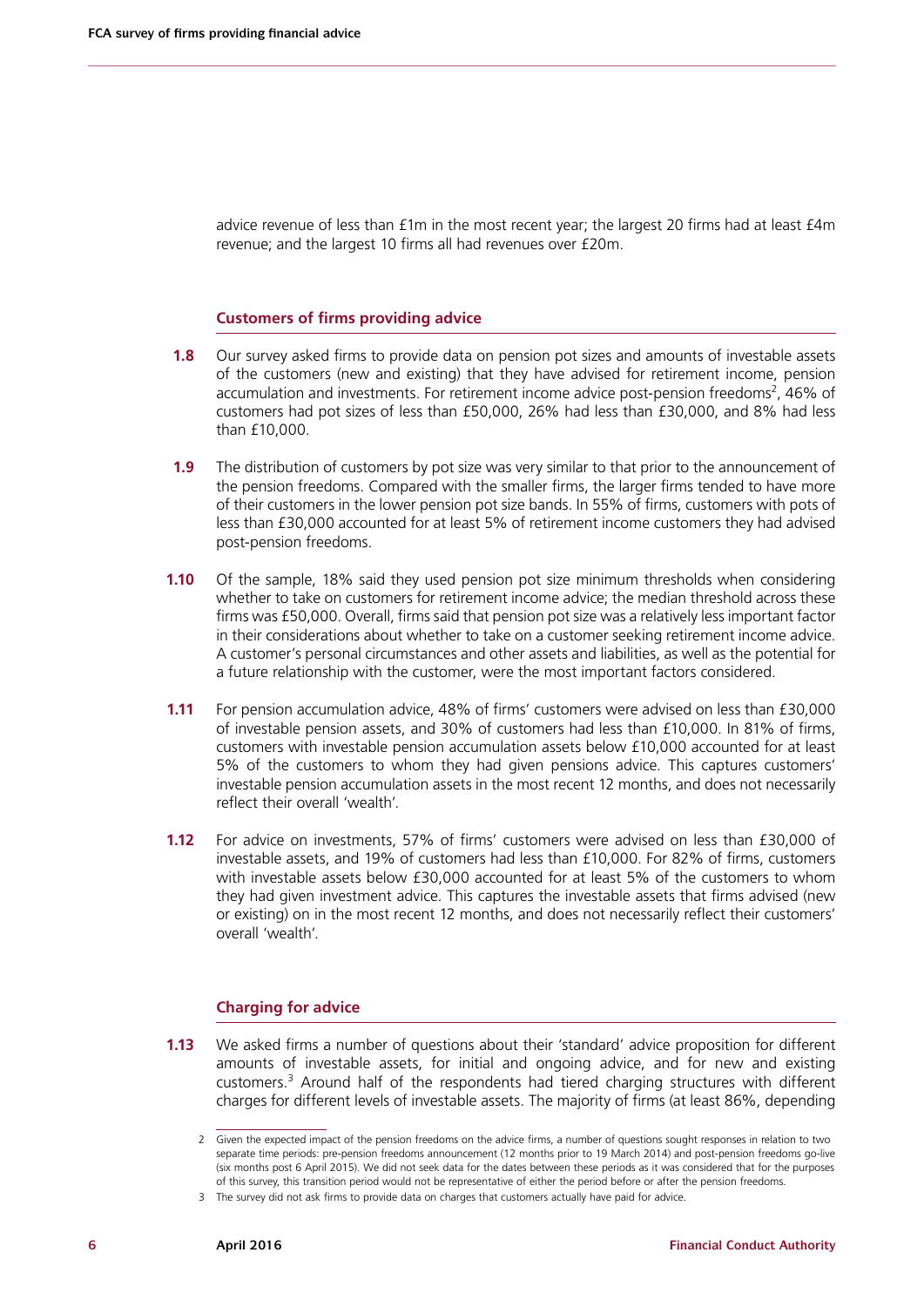on the advice area and the charging structure) in our sample said they did not differentiate between new and existing customers in terms of charging for advice.

**1.14** The charging structures were very similar across the three advice areas. The most commonly used type of charge was a percentage fee (i.e. a percentage of investable assets advised on). For investable assets of up to £50,000, the majority of firms charged between 1% and 4.5% for initial advice on investments, with a median initial percentage fee of 3%; the percentage fee was lower for higher levels of investable assets. The median percentage fee for ongoing advice on investments was 0.5% for investable assets of £50,000 or less.

#### **Questions specific to retirement income advice**

- **1.15** We asked firms about their approach to dealing with insistent customers. We found that 29% of respondents would give advice and be prepared to transact against that advice for defined benefit (DB) to defined contribution (DC) transfers from new customers. For those who would not transact with insistent customers, the risk of future Financial Ombudsman Service (FOS) complaints was given as the most important reason for not transacting, with 69% of respondents rating this 'very important'.
- **1.16** Firms' responses to questions about requests they had received for DB to DC pension transfers indicated a more than threefold increase in enquiries from new customers for this type of business post-pension freedoms, relative to the pre-pension freedom levels. For new customers, since the pension freedoms, 10% of firms were receiving more than five requests per month, on average.
- **1.17** We also asked about the challenges that advisers were facing from product providers about providing retirement income advice post-pension freedoms. In response to this, 57% of firms thought that unclear disclosure of safeguarded benefits or other important information in the existing provider's documentation was a 'very important' challenge.

#### **Advice channels and use of technology**

**1.18** Responses to questions about firms' advice proposition and use of technology and automation tools showed that most firms use face-to-face meetings or telephone conversations as the primary channel for delivering advice to consumers. However, the majority of firms (67% or more) reported that they tend to use technology to a significant degree in some way throughout the advice process, primarily for research, analysis and financial planning, risk profiling, customer data management and reporting. Customer-facing technology, such as tools to aid decisionmaking, was used to a significant degree by 15% of firms. Firms cited consistency of customer service and efficiencies as the primary reasons for using technology in the advice process.

#### **Advice market future and barriers**

**1.19** We asked firms questions about their future plans and expected changes for the provision of financial advice. In response, 29% of firms said they expected to increase their use of platforms, and 32% of firms expected to grow their number of advisers over the next year (around threequarters of firms in the large and medium segment said they planned to increase their adviser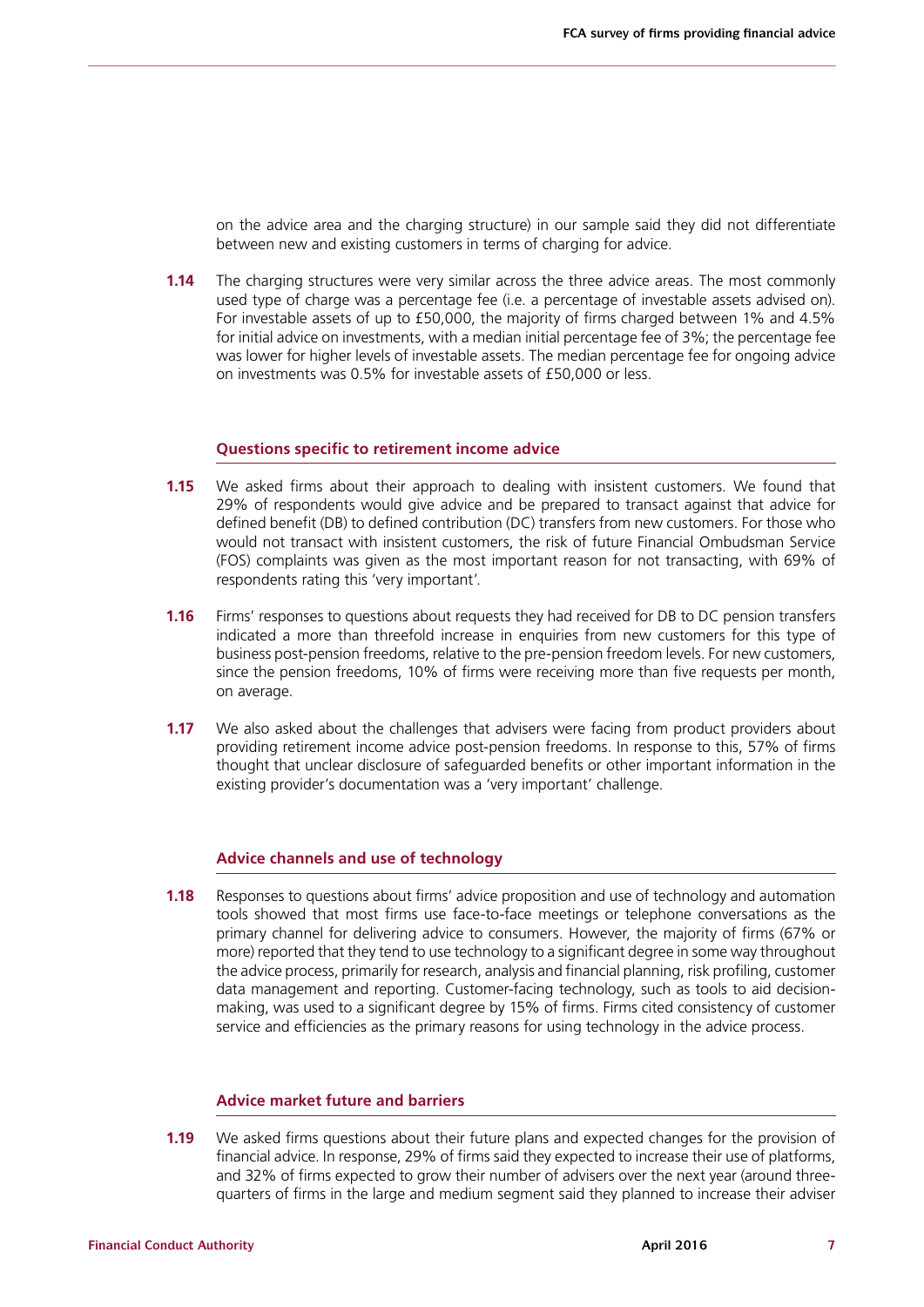numbers). The majority of firms planned to use more technology, particularly in customer communications and to increase efficiency and reduce the costs of the advice process (again, the larger firms expected more significant increases than the smaller firms). A relatively small proportion of firms (11% or less) expected that, over the next year, they would increase their mass-market, low-cost advice proposition or the provision of generic advice.

- **1.20** Our survey also asked firms to rate the importance of various potential barriers to the provision of mass-market advice propositions and automated advice propositions. Of the sample, 72% of firms said that customers' preference for personal interaction with an adviser was a 'very important' or 'important' barrier to providing automated or technology-supported advice; generally, the larger firms viewed it as less of a barrier than smaller firms. The cost of technology was also an important barrier. Of the firms in the sample, 19% or less reported a lack of customer trust in automated propositions (19%), lack of customer ability to access and use online tools (10%), or customer acquisition costs for automated advice (13%) being very important barriers.
- **1.21** In terms of very important barriers to providing 'mass market' advice, the majority of firms (63% and 61%, respectively) stated regulatory factors, such as fees and levies, and the cost of compliance with FCA rules and reporting requirements. The risks and costs of potential liability for the advice were also regarded as a very important barrier by 52% of firms. This is predominantly driven by views from firms in the small and very small segments. Costs – such as adviser remuneration and costs of the advice process – were also viewed as an important barrier, although less so by the larger firms than smaller ones.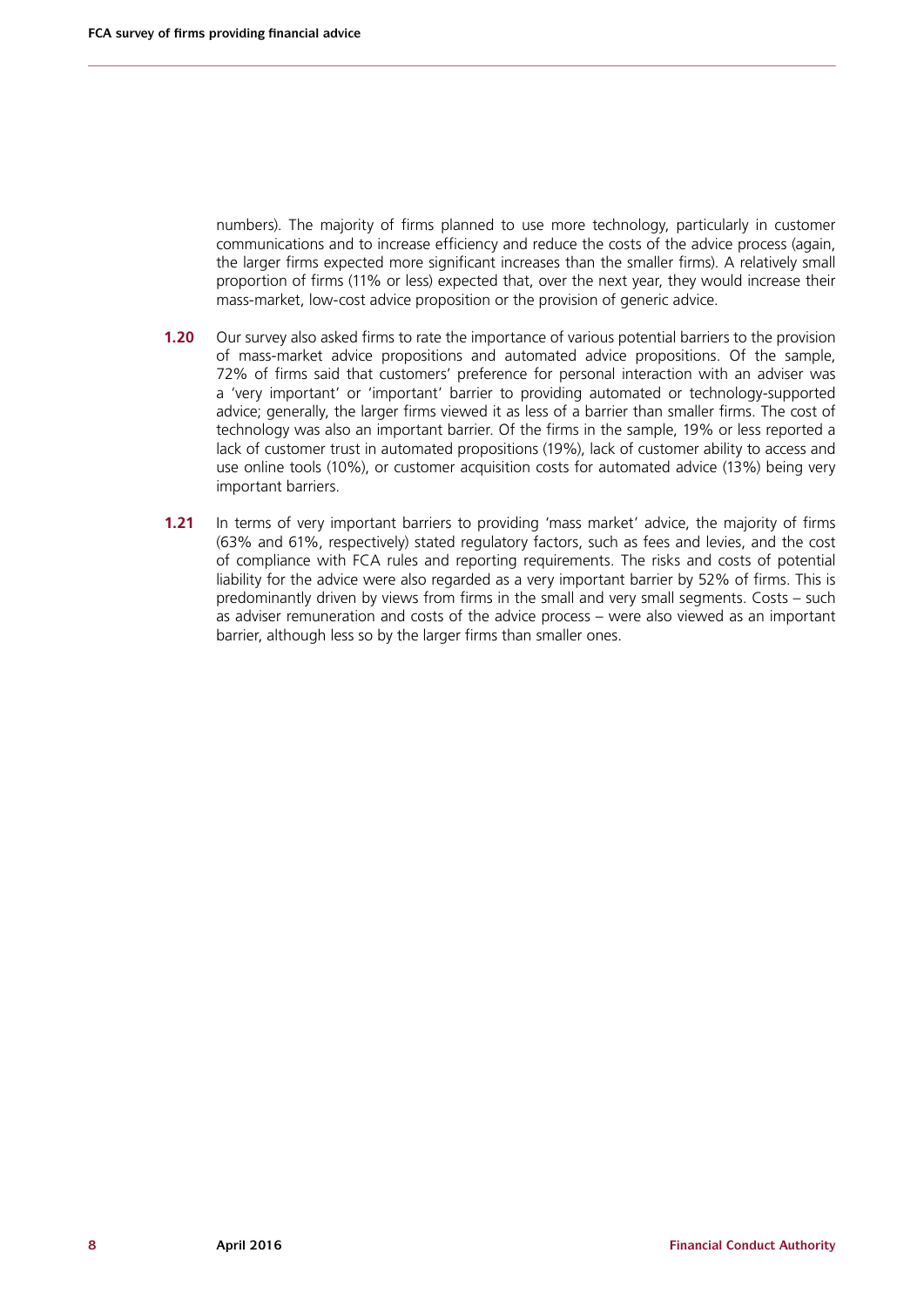# **2. Introduction**

- **2.1** In November and December 2015, we surveyed a sample of firms providing retail investment advice, including financial advisers, networks, banks and life insurance companies to inform the FAMR and our supervisory work. This report presents the results of the survey.
- **2.2** The information that we collected includes: advice areas and relevant advice propositions, charging structures, customer numbers by investable assets, use of technology, future plans, and barriers. Alongside a number of questions about the firms and the advice market more generally, our data request focused on three advice areas within retail investments: investments, retirement income and pension accumulation.
- **2.3** The results from this survey informed the FAMR and the proposals it recommended.<sup>4</sup> They were used to gain a better understanding of the profile of the customers of advice firms, the barriers that advice firms face in expanding the provision of advice to the mass market, the use of technology in the advice process, and the advice firms' views on the future of the market.
- **2.4** Additionally, the results of this survey in particular, insights into how advice firms have responded to the pension freedoms – are being used to inform the FCA's ongoing supervisory work in this area.
- **2.5** The remainder of this report sets out the results of this survey as follows:
	- **•** Approach to selecting a sample of firms (Chapter 3)
	- **•** Profile of customers of firms providing advice (Chapter 4)
	- **•** Charging structures and advice charges (Chapter 5)
	- **•** Advice to insistent consumers and advice on pension transfers (Chapter 6)
	- **•** Advice channels and use of technology (Chapter 7)
	- **•** Views on the future of the advice market and on barriers to advice (Chapter 8)

<sup>4</sup> [www.fca.org.uk/your-fca/documents/financial-advice-market-review-final-report](https://www.fca.org.uk/your-fca/documents/financial-advice-market-review-final-report).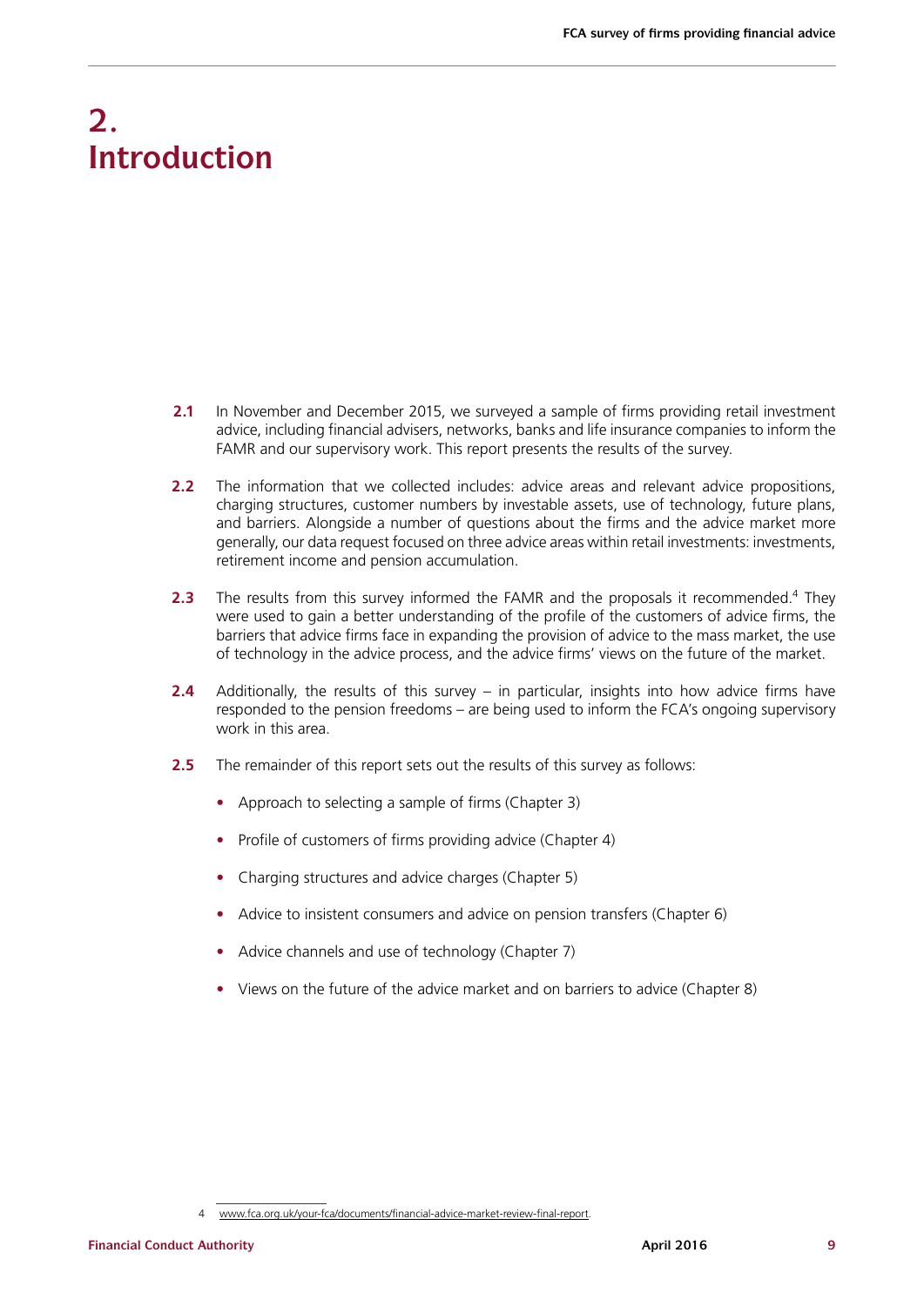## **3. Our sample of firms**

#### **Approach to sampling**

- **3.1** The objective of the survey was to explore the provision of financial advice for retail investment products (including investments, pension accumulation, and retirement income) across a range of firms. As such, our sample was drawn from a population of firms providing advice in these areas. We used the FCA's Product Sales Data (PSD)<sup>5</sup> to identify the relevant population<sup>6</sup>, which comprised around 5,600 firms providing advice on retail investments.7
- **3.2** In the initial sample, we included the principals of the largest networks<sup>8</sup> and the largest financial advisory firms. We then stratified the remaining firms by size and drew a random selection of firms from each stratum. For this purpose only, we used the sum of premiums (i.e. value) for the advised sales of retail investment products as a measure of firm size.<sup>9</sup>
- **3.3** Thus, our initial sample was selected to include the relevant type and size of firms from the population of interest. Our initial sample comprised 425 firms providing financial advice on retail investment products, including financial advisers, networks, appointed representatives, banks, and life insurance companies. Our survey analysis is based on the 233 responses we received from these firms. These 233 firms represented around 21% of the total number of advised retail investment product sales transactions of the population of relevant firms (see Table 1).
- **3.4** We have not sought to reweight the sample back to the population proportions; each firm's response carries an equal weight in our analysis. However, we checked the distribution of the sample firms by size and found that it was broadly similar to the firm size distribution in the relevant population.<sup>10</sup> Therefore, while our analysis is presented based on the sample

<sup>5</sup> For a description of the FCA's PSD data, see: [www.fca.org.uk/firms/systems-reporting/product-sales-data](http://www.fca.org.uk/firms/systems-reporting/product-sales-data).

<sup>6</sup> We recognise that there are limitations in using the PSD for the selection of the sample, and that this may have had an impact on the sample selected. For example, the PSD includes sales of most retail investment products, but it does not capture products sales via nominee accounts. Therefore the PSD may under-represent some elements of an advice firm's activities, and may exclude some firms. However, given the objective of the survey and the sampling approach, we do not consider that these limitations of the PSD materially affect the outcome of the survey.

<sup>7</sup> We excluded from our population firms below a minimum threshold of advised sales of retail investment products – less than £10,000. Also excluded were certain categories of firms, such as, but not limited to, discretionary investment managers, home finance brokers, and stockbrokers. The population included financial adviser firms, advising and arranging intermediaries, life insurers, and banks. Most appointed representatives were also excluded from the population, but their principals were included.

<sup>8</sup> We excluded most of the appointed representatives of the largest 19 adviser firm networks, but included the principal firms in the sample.

<sup>9</sup> Using data on premiums as a broad proxy for advice firm size has some limitations: for example, some firms may focus their activities on single-premium, high-value business (e.g. pension transfers), which may distort the measure of their size in the data. However, we considered that, on the whole, this would not materially impact the outcome of the survey. Further, as a sensitivity check, we considered the number of sales transactions in calculations shown in [Table 1.](#page-13-0) See also footnote 6.

<sup>10</sup> We used PSD data (1) on the sum of premiums and (2) on the total number sales transactions for the advised sales of retail investment products as indicators of firm size. The size distribution was broadly similar in the sample of respondents to that of the population for both measures, though our sample had a slightly smaller proportion of the very largest firms and a slightly higher proportion of the very smallest firms if compared to the population.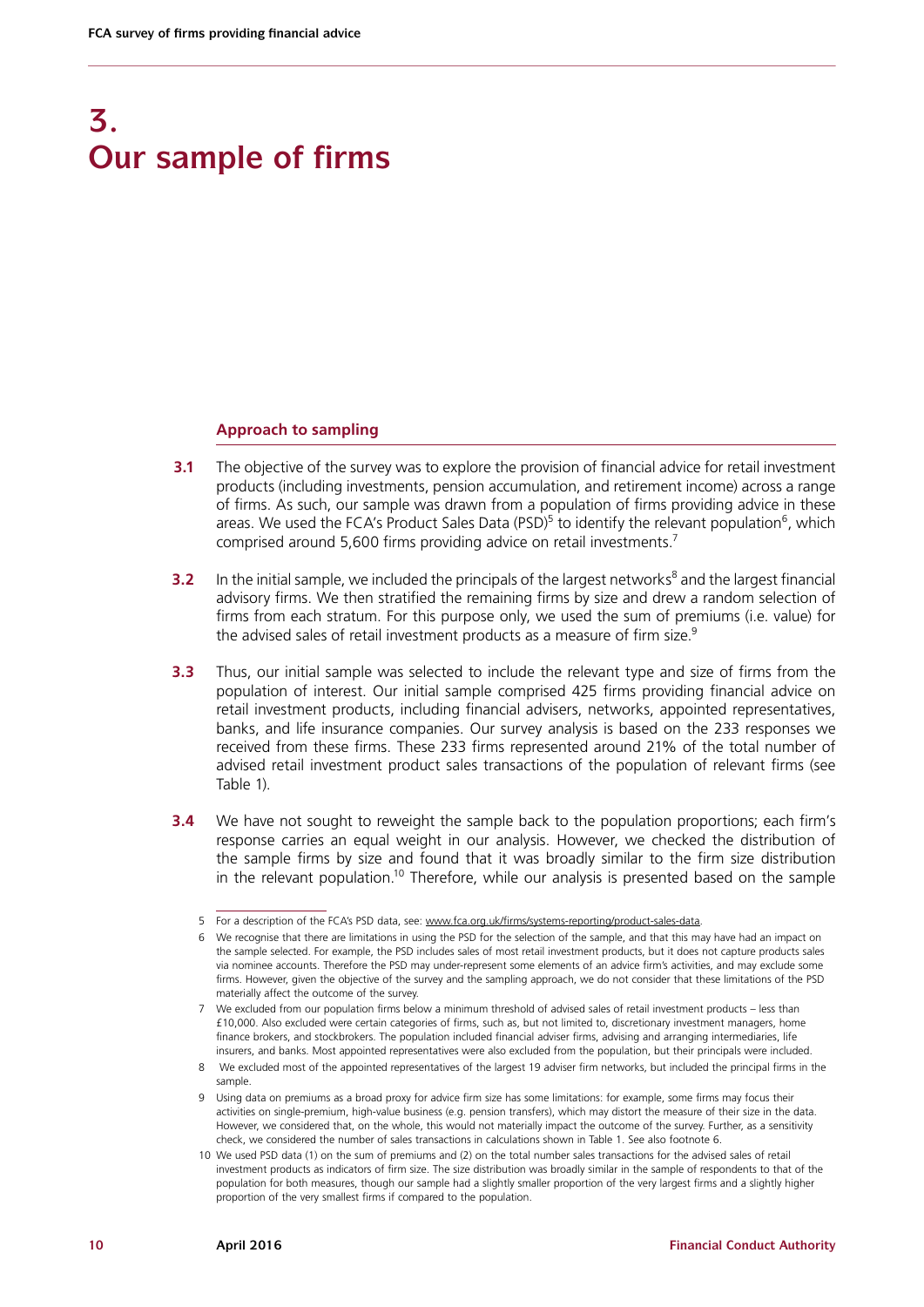of respondents and should not be extrapolated directly to the population of firms providing advice or 'the advice market', the results of this survey are likely to provide a broad indication of the data and the views in the relevant advice firm population.

**3.5** In reporting the survey results, the charts presented reference the survey questions sent out to the firms and give the number of responses (the 'base'). A range for the base (e.g. 'base:  $217 -$ 231 responses') is indicated in instances where we combined responses to different questions or where some firms did not respond fully to all parts of a question, and where this range was relatively wide.

#### **Advice areas**

- **3.6** In addition to providing advice on retail investment products, 97% of firms in our sample provide advice on protection products, and around half of firms provide advice on mortgages and on general insurance products (54% and 52%, respectively). A further 71% of firms said they had advisers providing advice on pension transfers.
- **3.7** Firms reported that, on average, 42% of their revenue from regulated advice services was from advice on investments. A further 21% of revenue was attributed to advice on pension accumulation, and 16% to that on retirement income. The remainder of revenue was reportedly from other advice areas, such as protection products, mortgages, and general insurance.



#### *Figure 3.1: Average revenue by advice area*

Base: 205 responses. '*Please state revenue from regulated advice services for each of the following product areas, for the period of 12 months to 30 September 2015 (or for the most recent 12 months for which you have data).'*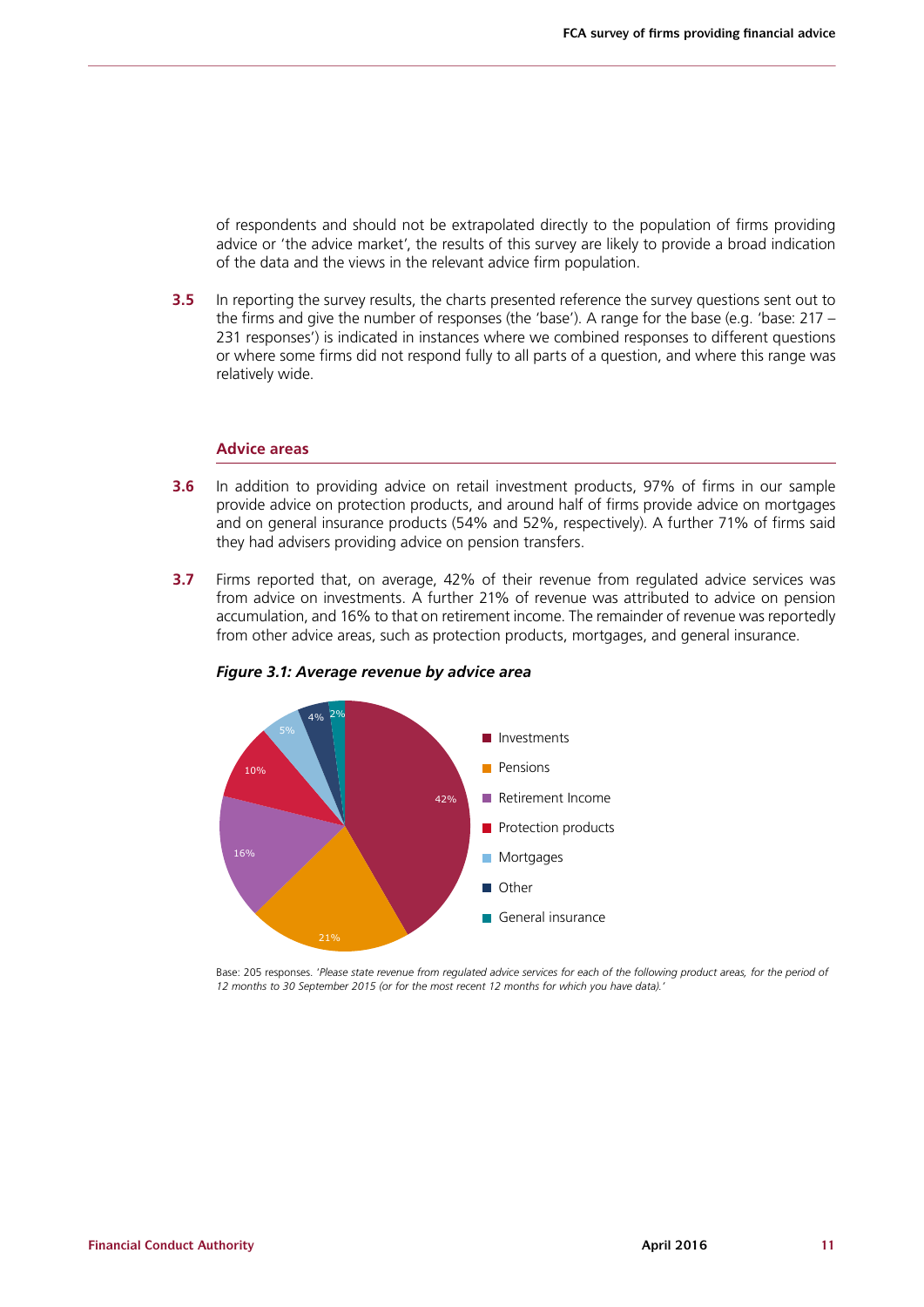#### **Firm size profile**

**3.8** In terms of firm size, as measured by the number of advisers, 129 firms had one or two advisers. Our sample also included 55 firms with three to five advisers, and 14 firms with six to nine advisers. Our sample included 35 firms with 10 or more advisers, of which 16 had more than 100 advisers.

*Figure 3.2: Firm size profile – number of retail investment advisers*



Base: 233 responses. '*For each of the following product areas, state the number of your advisers that can provide advice in that area.'* 

- **3.9** There is a large variation in revenues from regulated advice on retail investment products across firms. Of firms that provided details of their revenue for the most recent 12 months for which they had data, 80% had revenue of less than £1m, and the largest 20 firms had at least £4m revenue. The largest 10 firms all had revenues over £20m. The median firm revenue was £223,000.
- **3.10** We segmented the firms in the sample by the number of retail investment advisers, and distinguished between medium and large firms (with at least ten advisers), small firms (with three to nine advisers), and very small firms (with one or two advisers). These segments were created solely for the purposes of analysing the survey responses, and relate to this report only.

| Size segment        | <b>Number</b><br>of retail<br>investment<br>advisers | <b>Number</b><br>of firms<br>in the<br>segment | <b>Product sales</b><br>value as a %<br>of population<br>total* | Number of<br>product sales<br>as a % of<br>population<br>total** | <b>Distribution</b><br>of number of<br>product sales in<br>our sample** |
|---------------------|------------------------------------------------------|------------------------------------------------|-----------------------------------------------------------------|------------------------------------------------------------------|-------------------------------------------------------------------------|
| Medium and<br>large | 10 or more                                           | 35                                             | 22.5%                                                           | 19%                                                              | 89%                                                                     |
| Small               | $3$ to 9                                             | 69                                             | 1.0%                                                            | 1.7%                                                             | 8%                                                                      |
| Very small          | $1$ to $2$                                           | 129                                            | $0.7\%$                                                         | 0.7%                                                             | 3%                                                                      |
| Total               |                                                      | 233                                            | 24%                                                             | 21%                                                              | 100%                                                                    |

#### <span id="page-13-0"></span>*Table 1: Firm segmentation by size, and product sales relative to population*

Base: 233 responses. *'For each of the following product areas, state the number of your advisers that can provide advice in that area.'* \* Based on advised sales premiums (i.e. value of the underlying retail investment products) for the 18 months from Q1 2014 to Q2 2015 recorded in the FCA's PSD. The proportion captures total sales premiums for respondents in each segment relative to the total sales premiums in the population.

\*\* Based on the number of advised sales (i.e. number of sales transactions of the underlying investment products) for the 18 months from Q1 2014 to Q2 2015 recorded in the FCA's PSD.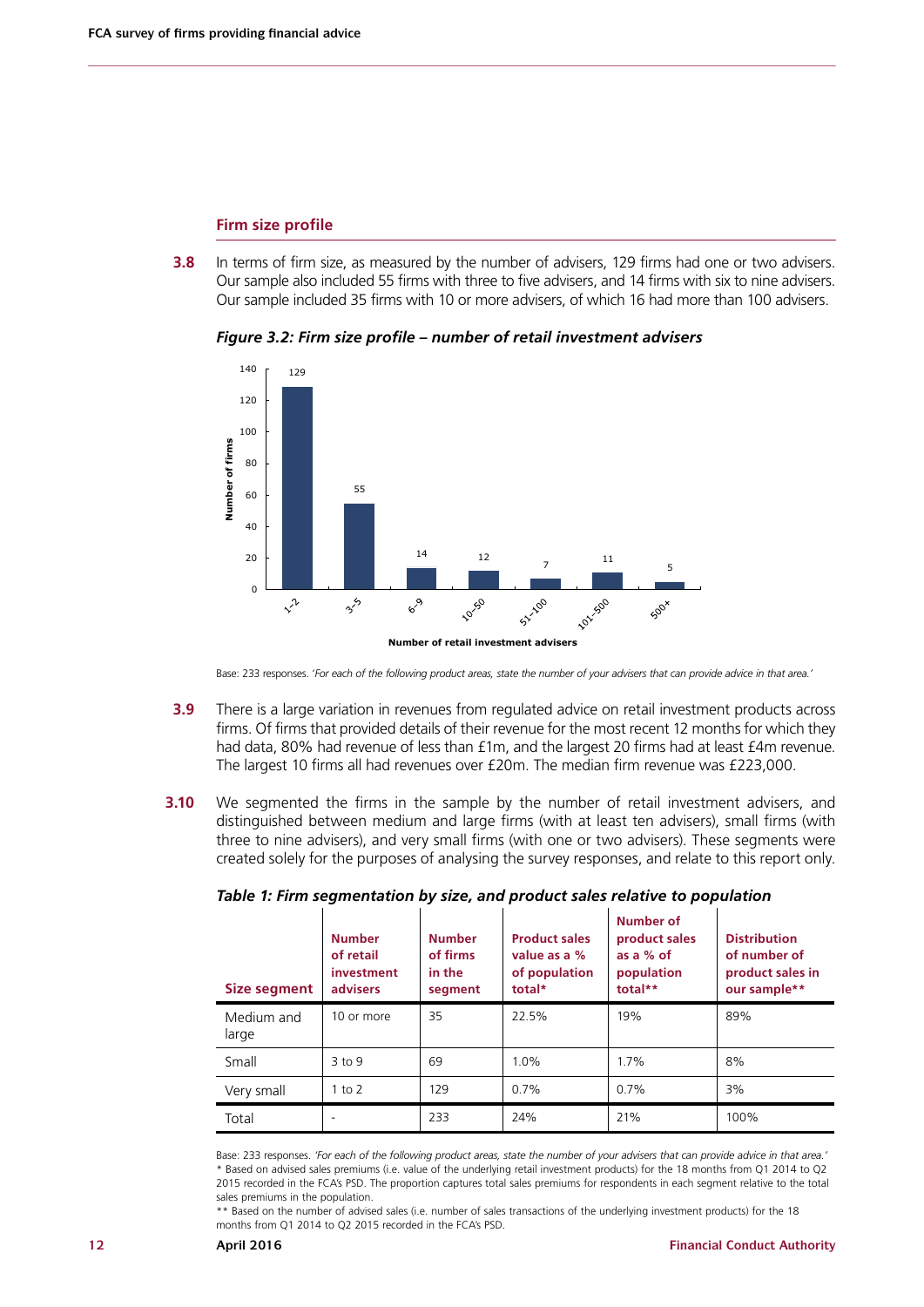### **4. Customers of firms providing advice**

#### **Retirement income advice**

#### **Distribution of customers advised by pot size**

- **4.1** We asked firms to provide data on the number of customers (both new and existing) they had advised on retirement income by pot size bands, both pre- and post-pension freedoms. For the purposes of this survey, we defined the pre-pension freedoms period as 12 months prior to the 19 March 2014 announcement, and the post-pension freedoms period as the six months following the reforms going live on 6 April 2015.<sup>11</sup>
- **4.2** We examined the distribution of pot sizes<sup>12</sup> of customers advised by firms in our sample, and found that:
	- **•** For post-pension freedoms, 8% of customers advised had pension pots smaller than £10,000, and 18% had pension pots in the £10,000–£29,999 band. Overall, 46% of customers had pension pot sizes of less than £50,000.
	- **•** For post-pension freedoms, the distribution of customers' pension pots is broadly similar to the pre-pension freedoms distribution. It should be noted that only six months of the postpension freedoms data is available, whereas the pre-pension freedoms data is based on a 12-month period. The post-pension freedoms data could also be impacted, for example, by pent-up demand.



#### <span id="page-14-0"></span>*Figure 4.1: Retirement income advice customers by pot size*

Base: 184 (pre-pension freedoms) and 189 (post-pension freedoms) responses. '*Please indicate the number of customers you have*  advised regarding retirement income, by pension pot size band, over the two different time periods. In instances where you have *advised customers with multiple pension pots, please consider the total value.'* 

<sup>11</sup> We did not seek data for the dates between these two periods, since this period was deemed transitional.

<sup>12</sup> We asked firms to provide the total pot size value in instances where they had advised customers with multiple pension pots.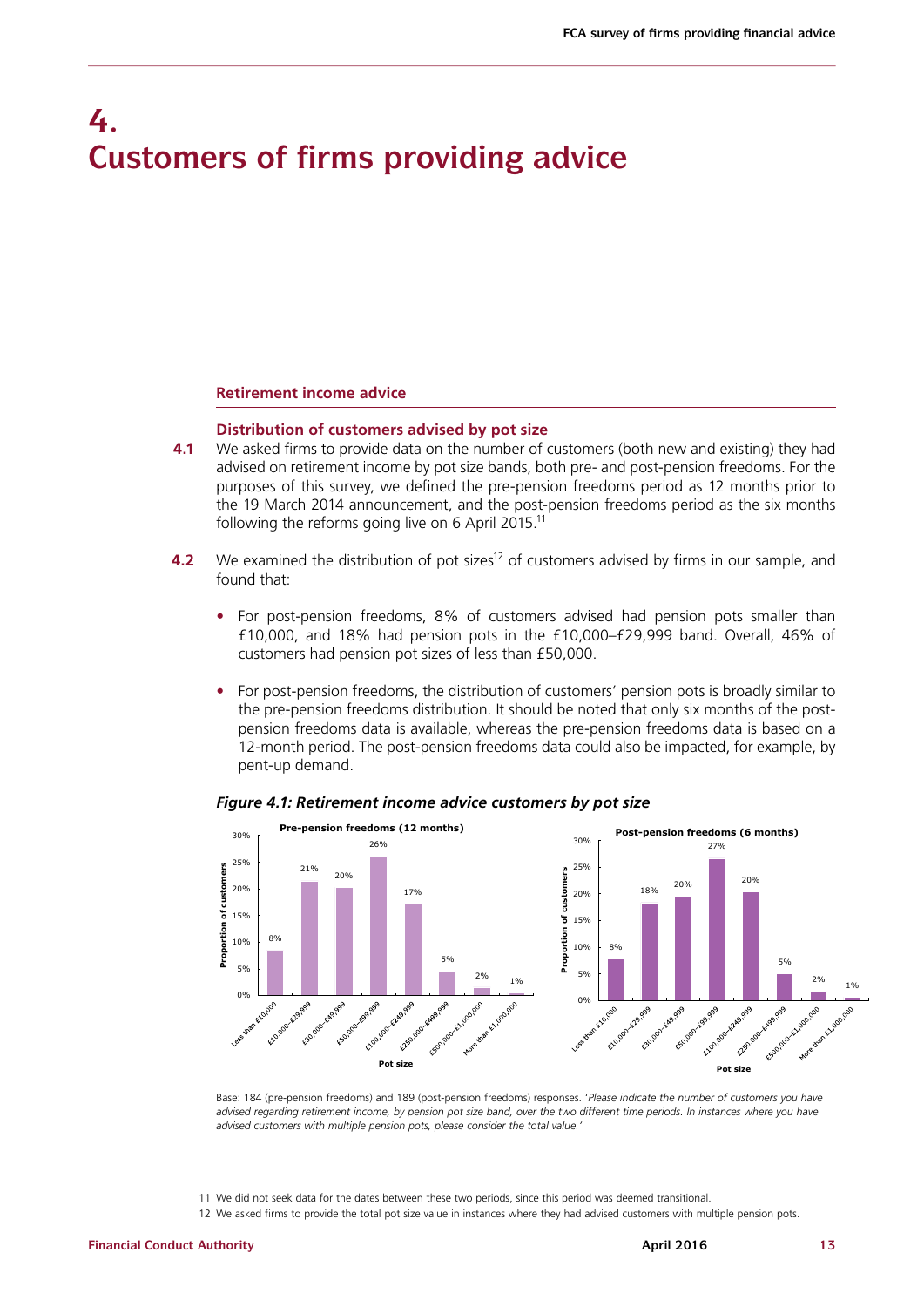**4.3** We analysed the distribution of customer pot sizes for each of the three firm size segments. It appears that more of the larger firms' customers had smaller pot sizes than the smaller firms' customers. For example, post-pension freedoms, 27% of customers advised by firms in the medium and large segment had pot sizes below £30,000, compared to 22% of small firms' customers and 19% of very small firms' customers.



*Figure 4.2: By firm size – retirement income advice customers by pot size* **Post-pension freedoms** 

**4.4** We looked at the proportion of firms providing advice to customers with different pension pot sizes. Post-pension freedoms, in 18% of firms, customers with pots of less than £10,000 accounted for at least 5% of retirement income customers they had given advice to. This figure increased to 55% for those with pots of less than £30,000, and to 74% for those with pots of less than £50,000. The data for the pre-pension freedoms period was very similar.<sup>13</sup>





Base: 184 (pre-pension freedoms) and 189 (post-pension freedoms) responses. For the relevant survey question, see note to [Figure 4.1.](#page-14-0) Note: The vertical axis measures the percentage of firms with at least 5% of their retirement income customers within this pot size band.

Base: 21 (Medium and large), 54 (Small) and 114 (Very small) responses. For the relevant survey question, see note to [Figure 4.1](#page-14-0).

<sup>13</sup> Note that only six months of post-pension freedoms data is available, whereas the pre-pension freedoms data is based on a 12-month period. The post-pension freedoms data could also be impacted, for example, by pent-up demand following the introduction of the pension freedoms.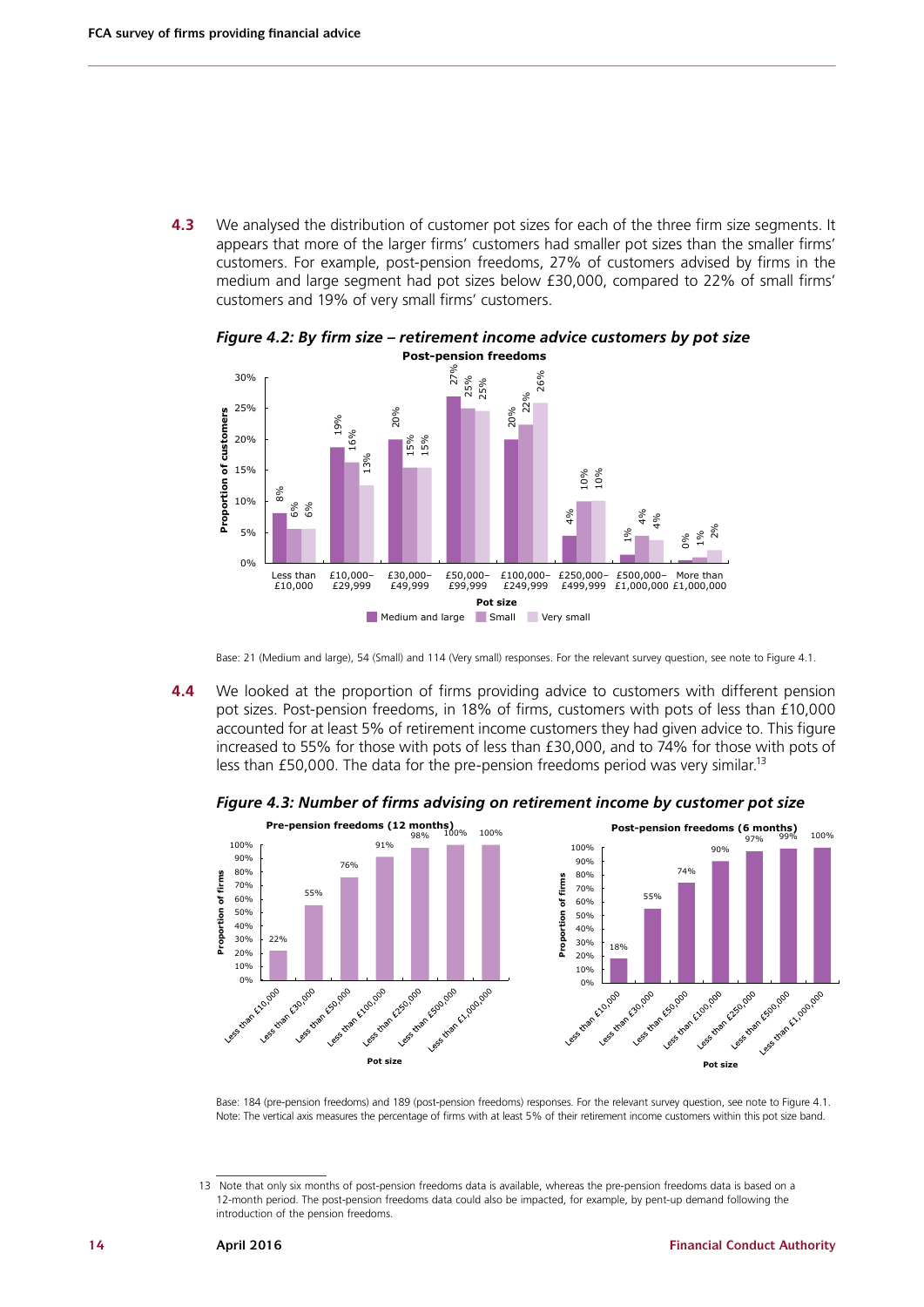#### **Minimum pot size thresholds**

- **4.5** We asked if firms were using minimum pension pot size thresholds for determining whether to offer retirement income advice.
	- **•** The majority of firms in the sample (82%) said that they did not use minimum pot size thresholds.
	- **•** Of the 38 firms that reported the minimum pot size thresholds for retirement income advice that they used, 21 had thresholds of £50,000 or less, and 15 of £30,000 or less. The median threshold (minimum pot size advised) across these firms was £50,000.

#### *Figure 4.4: Minimum pot size thresholds for retirement income advice*



Base: 222 responses (left-hand side chart). 'Does your firm operate any minimum pension pot size thresholds for advice?' Base: 38 responses (right-hand side chart). 'If you answered 'Yes' to the question above, please state the minimum pension pot size (rounded to the nearest £'000).'

#### **Considerations when accepting retirement income customers**

- **4.6** We asked firms to rate the importance of various factors when deciding whether to accept customers for retirement income advice, including factors such as pot size, future relationship potential, and referrals.
	- **•** A customer's personal circumstances and future relationship potential were rated as the two most important reasons for accepting retirement income advice customers, with 73% and 76% of firms, respectively, saying it was a 'very important' or 'important' consideration. A customer's other assets and liabilities was another important consideration, with 68% of firms saying it was 'very important' or 'important'.
	- **•** Pot size in isolation was deemed relatively less important, with 13% of firms rating it as a 'very important' consideration and a further 28% rating it as 'important'.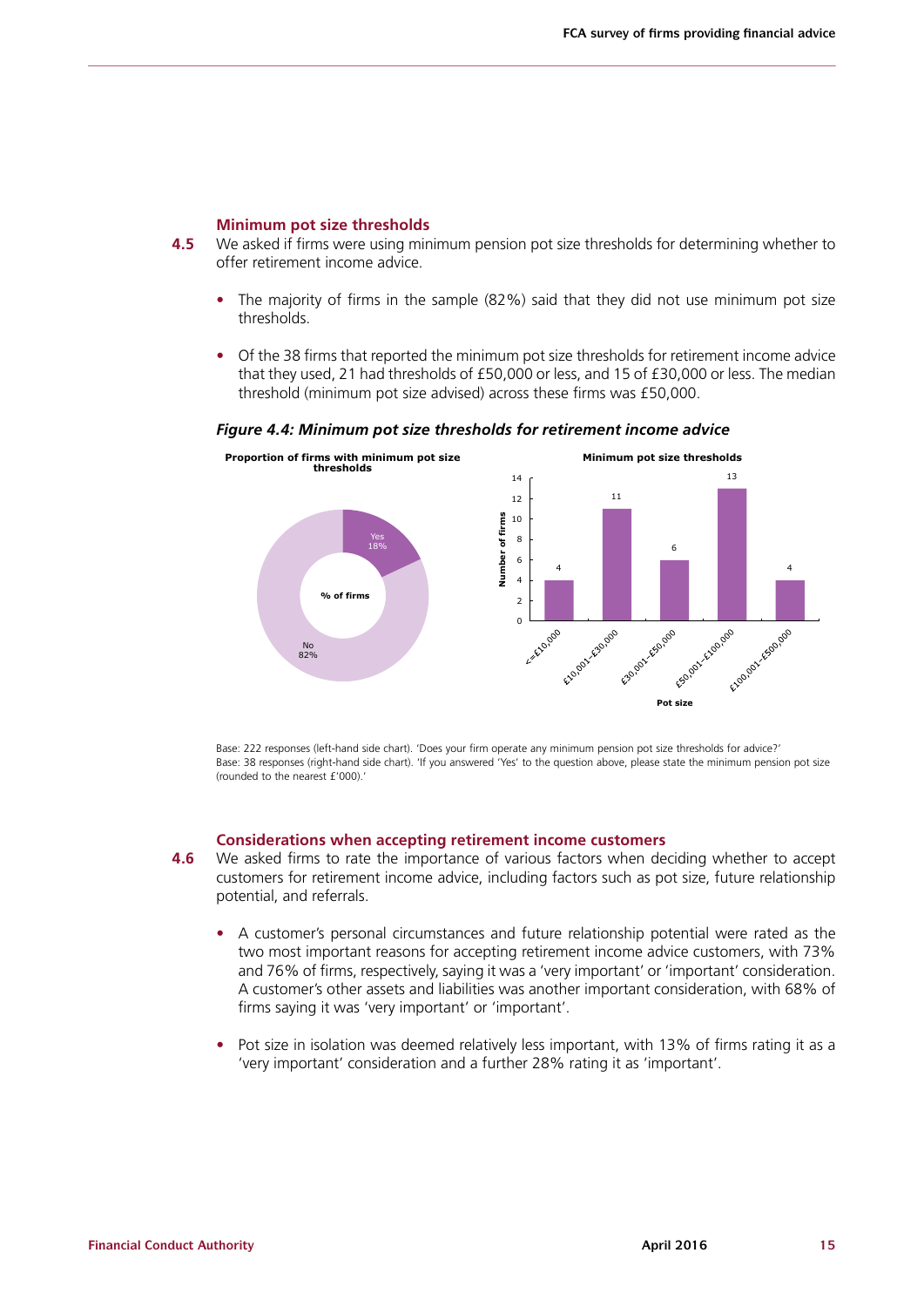

#### <span id="page-17-0"></span>*Figure 4.5: Considerations when accepting retirement income customers*

Base: 212 responses. 'Please indicate the importance of the following considerations when deciding whether to accept retirement income business.'

**4.7** We found that the future relationship potential, referrals, and pot size were more important considerations for the smaller firms than the larger firms when accepting retirement income customers. For example, 44% and 43% of firms in the very small and small segments, respectively, said pot size was a 'very important' or 'important' consideration, compared to 19% of firms in the large and medium segment. There was little difference across firm size segments in terms of the importance of a customer's personal circumstances and their other assets and liabilities.





Base: 26 (Medium and large), 66 (Small) and 121 (Very small) responses. For the relevant survey question, see note to [Figure 4.5](#page-17-0).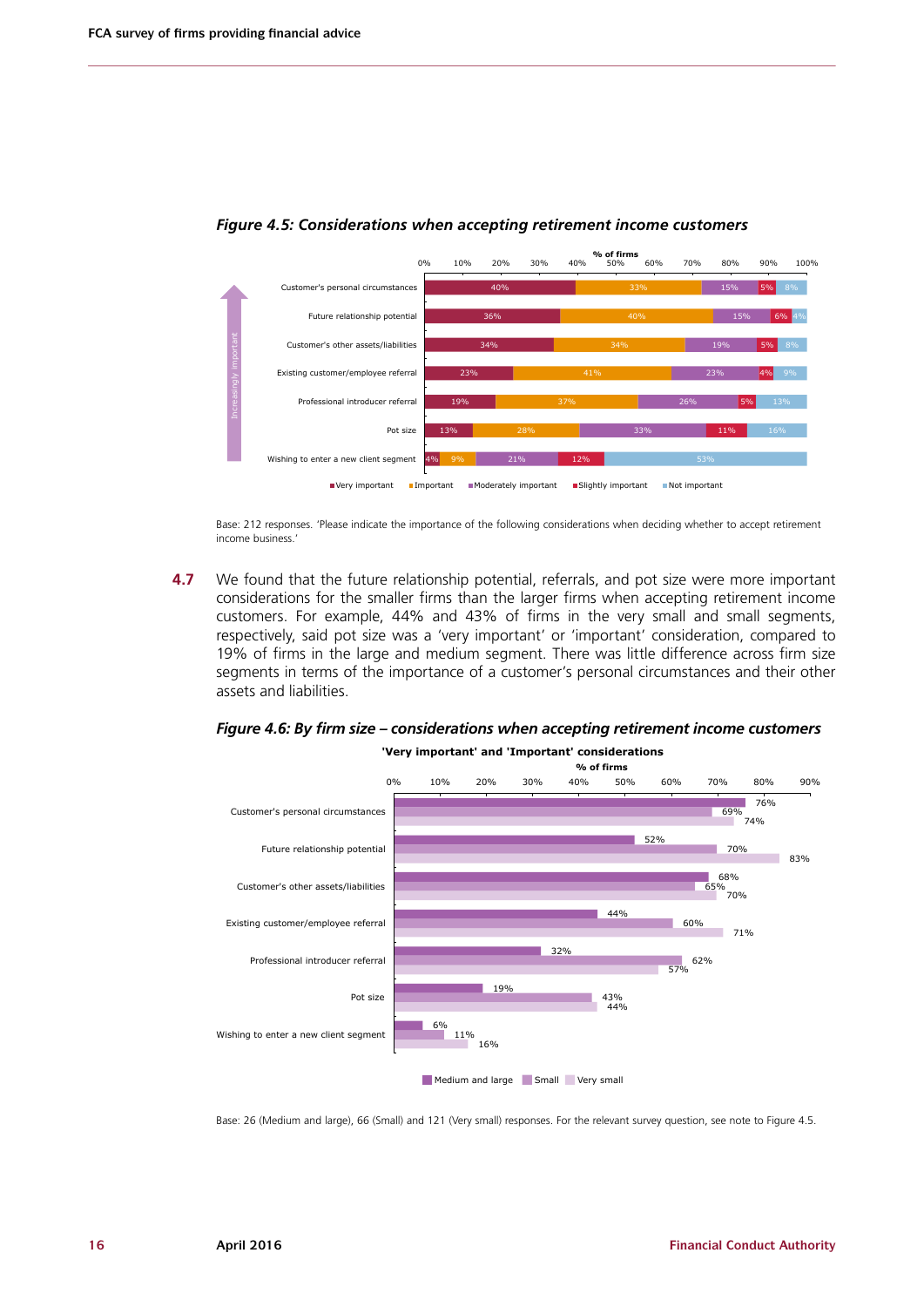- **4.8** When asked whether these considerations for accepting new retirement income customers varied depending on the type of retirement income business they were dealing with, the majority of respondents (59%) said that there would be no difference. Of the firms in the sample, 18% said their considerations may be different for DB to DC pension transfers; 10% of firms said their considerations may differ for safeguarded benefits; and 7% of firms said that considerations may differ when accepting new customers for advice on income drawdown or annuities.
- **4.9** In response to an open-ended question about the main reasons for these differences, firms explained that the differences may occur because:
	- **•** They may not have the regulatory permission to advise on pension transfers, and some firms may prefer to only give DB to DC pension transfers advice to customers with larger pot sizes.
	- **•** Advice on annuities may be offered at a lower price or on a transaction-only basis, and an ongoing relationship may therefore be less important when accepting customers for advice on annuities.

#### **Pension accumulation advice**

**4.10** For advice on pension accumulation, we analysed the distribution of (new and existing) customers advised by investable pension assets and found that 62% of customers had investable assets of less than £50,000; 48% had less than £30,000; and 30% had less than £10,000. Firms were asked to report the pension accumulation assets advised on in the most recent 12 months for which they had data, which may only account for the contributions to the pension in that year. Both new and existing customers were included in the data provided by firms.

<span id="page-18-0"></span>*Figure 4.7: Pension accumulation advice customers by investable pension assets*



Base: 201 responses. '*Report the number of customers advised on pensions by the following investable pension assets bands, in the 12 months to 30 September 2015 (or the most recent 12 months for which you have data).'*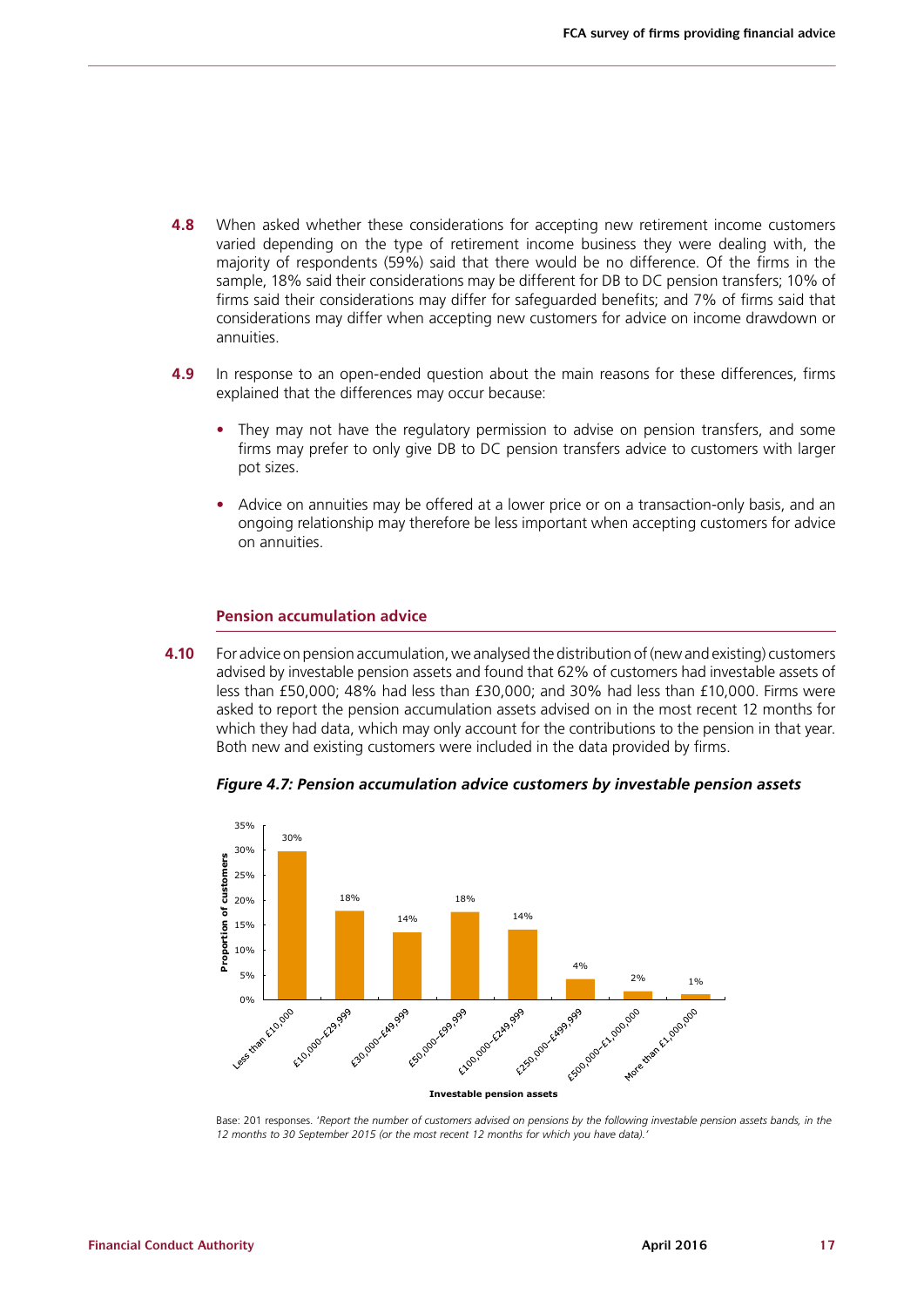**4.11** We found that, in 52% of firms, customers with investable pension accumulation assets below £10,000 accounted for at least 5% of the customers to whom they had given pensions advice. This figure rose to 81% for customers with investable pension accumulation assets below £30,000, and 92% for those customers with investable pension accumulation assets below £50,000.



*Figure 4.8: Number of firms advising on pension accumulation by investable pension assets*

Base: 201 responses. For the relevant survey question, see note to [Figure 4.7.](#page-18-0) Note: The vertical axis measures the percentage of firms with at least 5% of their retirement income customers within this pot size band.

#### **Investment advice**

**4.12** We found that 69% of (new and existing) customers advised on investments had investable assets of less than £50,000; 57% had less than £30,000; and 19% had less than £10,000. This is likely to capture customers' investments in the most recent 12 months and not necessarily customers' overall assets held under advice or elsewhere.



<span id="page-19-0"></span>

Base: 208 responses. '*Report the number of customers advised on investments by the following investable asset bands, in the 12 months to 30 September 2015 (or the most recent 12 months for which you have data).'*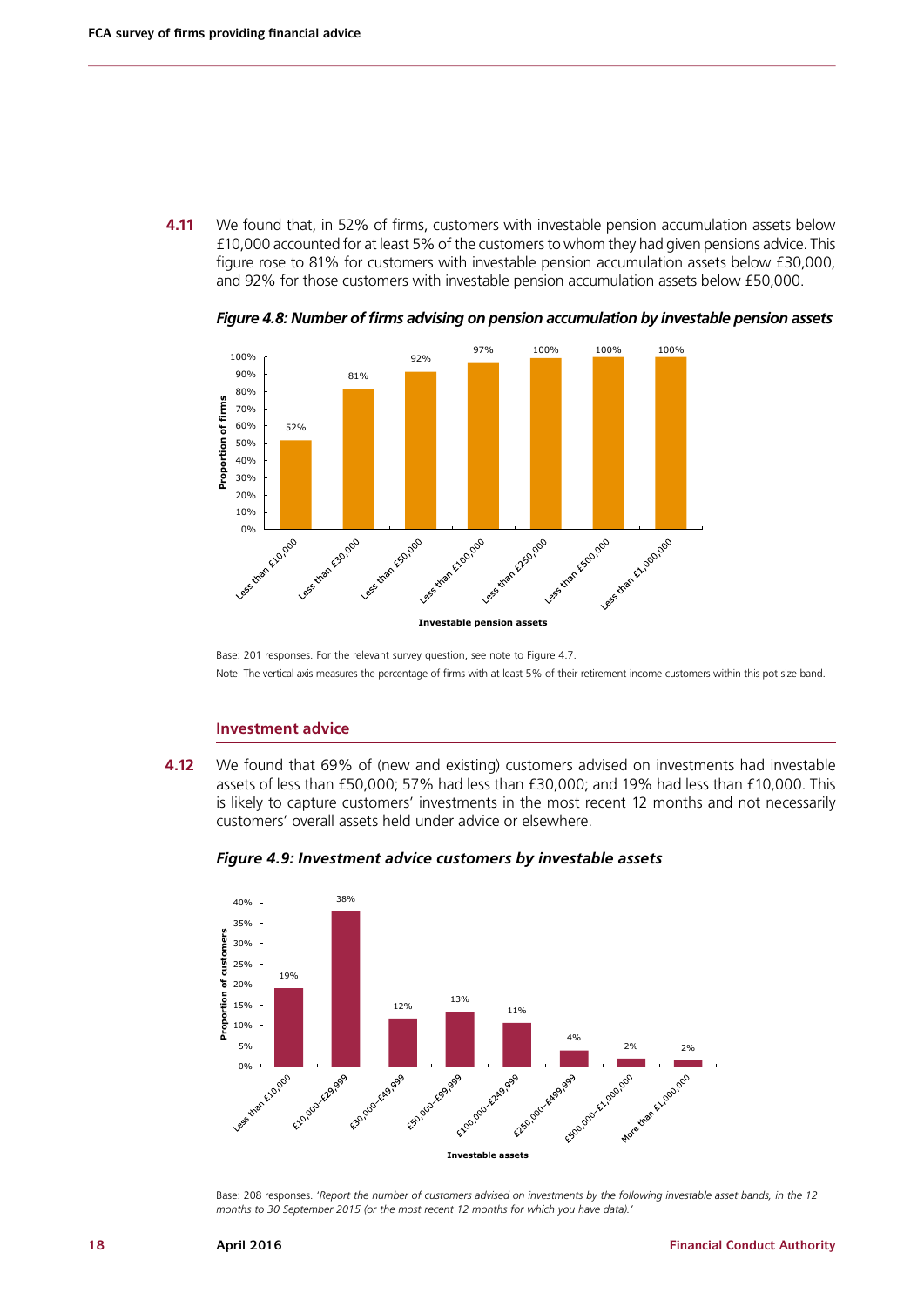**4.13** We found that, generally, more customers of large and medium firms had lower levels of investable assets when taking investment advice, compared to customers of very small firms. For example, 19% of customers advised by firms in the medium and large segment had investable assets below £10,000, compared to 12% of very small firms' customers (and 14% of small firms' customers).

*Figure 4.10: By firm size – investment advice customers by investable assets*



Base: 32 (Medium and large), 57 (Small) and 119 (Very small) responses. For the relevant survey question, see note to [Figure 4.9](#page-19-0).

**4.14** We found that, in 51% of firms, customers with investable assets below £10,000 accounted for at least 5% of the customers to whom they had given investment advice. The proportion of firms rose to 82% for customers with investable assets of less than £30,000, and to 91% for customers with investable assets of less than £50,000.



*Figure 4.11: Number of firms advising on investments by investable assets*

Base: 208 responses. For the relevant survey question, see note to [Figure 4.9.](#page-19-0) Note: The vertical axis measures the percentage of firms with at least 5% of their retirement income customers within this pot size band.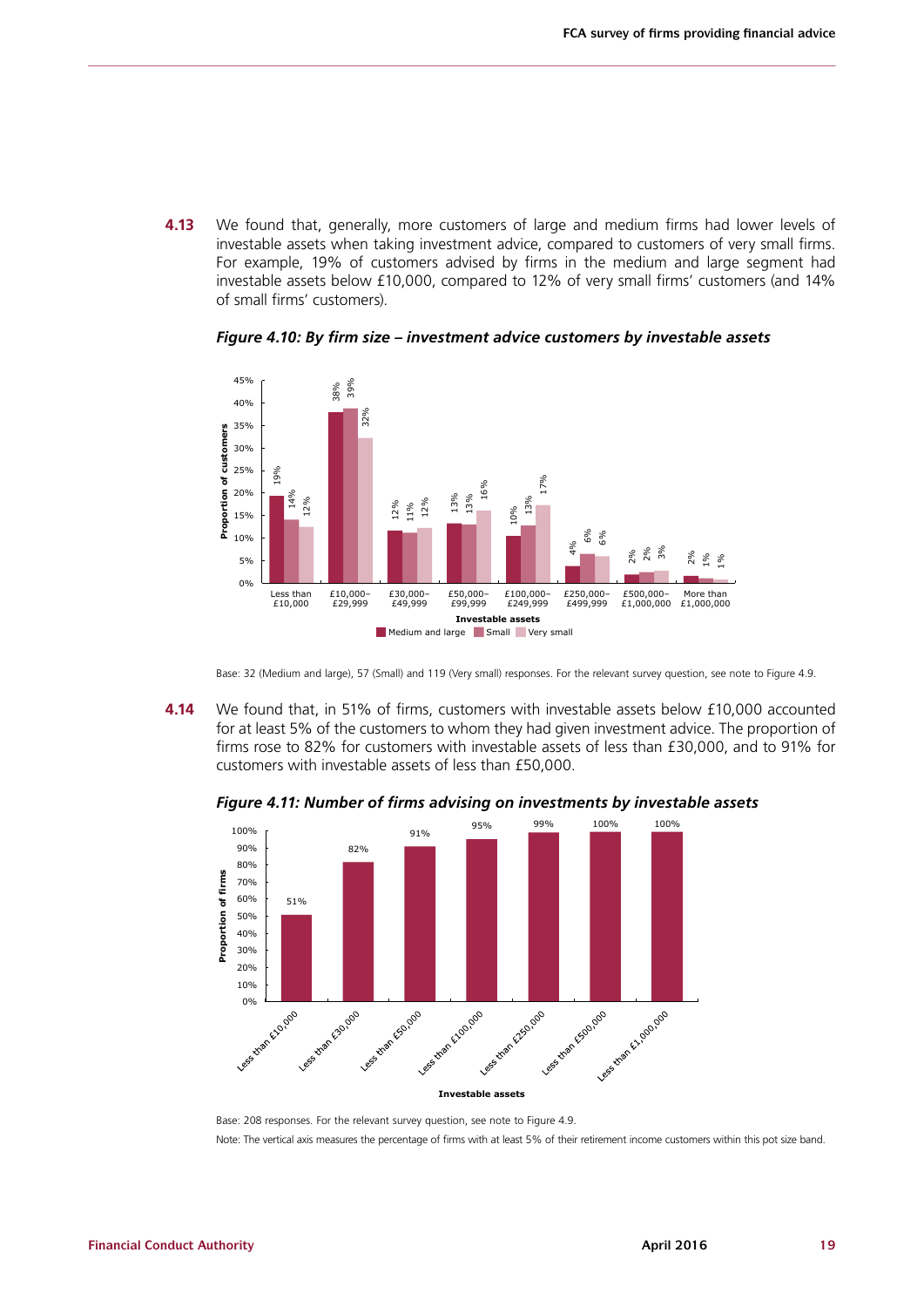# **5. Charging for advice**

#### **Observations on advice firms' charges**

- **5.1** Around half of the respondents had a tiered charging structure for advice (depending on the advice area, the proportion ranged from 47% to 51%), and the remainder had a non-tiered structure. We combined data from firms with tiered and non-tiered charging structures in our analysis, assuming that the level of charges provided by firms with non-tiered charging structures applied to all levels of investment.<sup>14</sup>
- **5.2** We used the following investable asset levels for collecting and analysing the data on advice charges: less than £10,000, £10,000, £30,000, £50,000, £100,000, £250,000, £500,000, and more than £1,000,000. We also asked firms to separately indicate charges applicable to initial advice and charges for ongoing advice services.
- **5.3** Most firms appear to charge on a percentage basis for initial advice (i.e. a fee as a percentage of investable assets advised on or of assets under advice), but they may also have other charges or minimum charges. Taking charges for investment advice as an example, of the 190 firms that provided details on their charging structures for initial advice, 89% had percentage fees (for at least some levels of investable assets), 44% had fixed fees, and 27% reported hourly charges. Most firms reported more than one type of charges.
- **5.4** The majority of firms also charged on a percentage basis for ongoing advice services. Taking charges for investment advice as an example, of the 178 firms that provided details on their ongoing adviser charges, nearly all (97%) reported percentage fees<sup>15</sup>, while 15% and 17% of firms, respectively, reported fixed charges and hourly charges.
- **5.5** Our survey enabled firms to provide details of charges to new customers and to existing customers separately. Most firms did not distinguish between new and existing customers in terms of charging for advice; depending on the advice area and the type of charging structure, only 9% to 14% of firms had different charges for existing customers and new customers. In such cases, our analysis focuses on advice charges for new customers.
- **5.6** Given the considerable complexity and variation in firms' charging structures, our analysis of firms' responses on advice charges should be interpreted and used with the following limitations in mind:

<sup>14</sup> It is possible that, in reality, firms' charging structures may depart from this assumption for at least two reasons. First, advisers may have some discretion in deciding on the level of fees (for example, based on the amount of money invested) even if they formally have a non-tiered charging structure. Second, some firms may not serve customers with investable assets below (or above) certain thresholds; hence, the charge assumed for that level of investable assets would not be applicable.

<sup>15</sup> A number of firms indicated that they provide basic and premium ongoing services at different prices. In such instances, we used the basic charges in our analysis.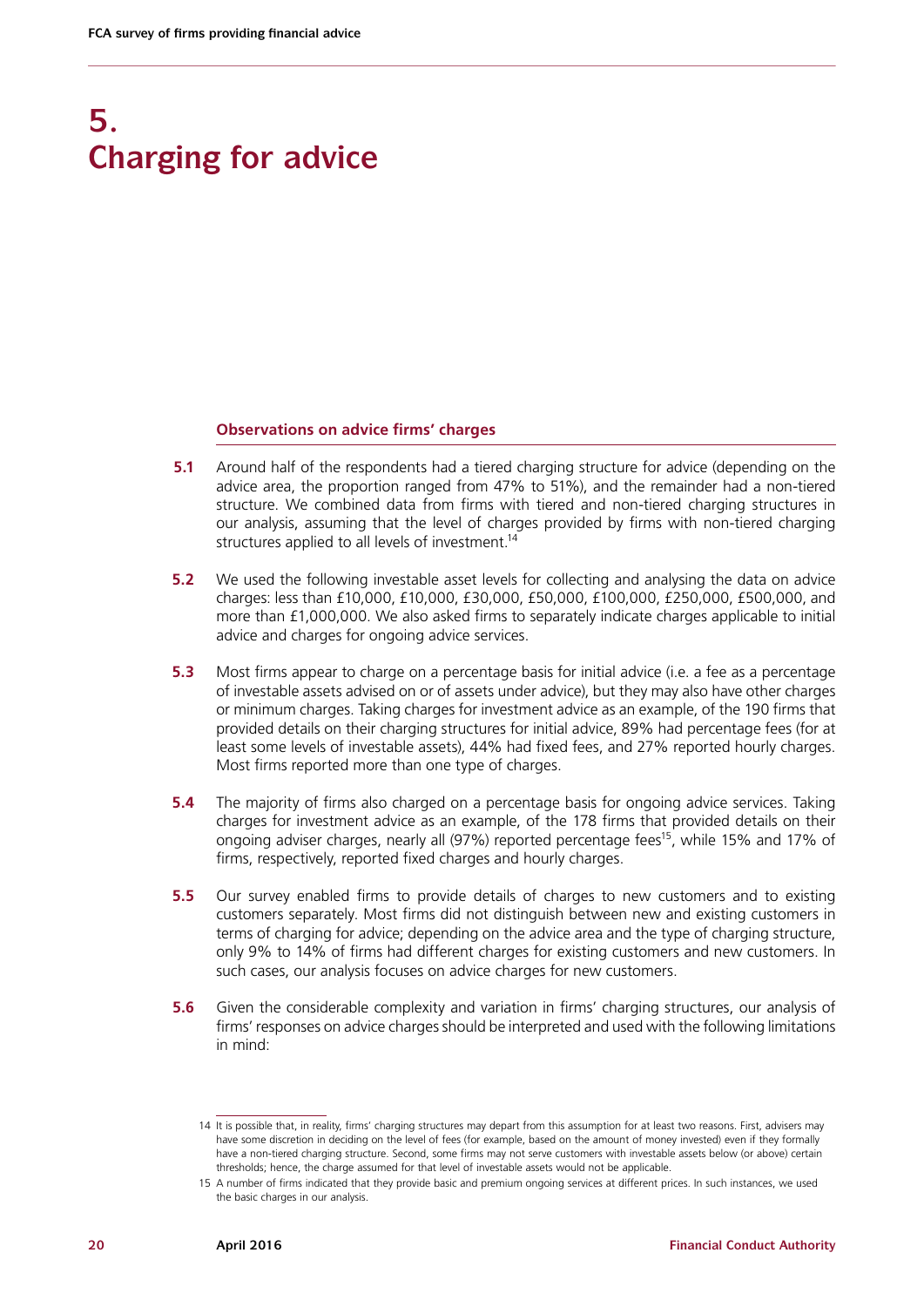- **•** Firm data on 'standard' advice charges does not necessarily indicate the actual charge all consumers may pay for advice.
- **•** The data may capture charges for advice, for implementation of advice, or for both.
- **•** Where firms provided more than one type of charge, it is possible that only one charge applies (e.g. a percentage charge, subject to a minimum fixed fee) or that these charges apply jointly (e.g. a percentage fee might be applied on top of the fixed fee).
- The number and completeness of responses varied across the investable assets scenarios<sup>16</sup>. and across the questions (e.g. questions on tiered and non-tiered charging structures; questions on retirement income advice charges, investment advice charges, pension accumulation advice charges).<sup>17</sup>

#### **Investment advice charges**

#### **Initial charges**

**5.7** The median initial percentage fee for investment advice was 3% for investments up to £100,000. The charge declined to 2% for investments between £250,000 and £500,000, and to 1% for investments above £1m. In terms of the spread of charges, our analysis showed that the 'middle' 90% of firms charged between 1% and 5% for advice on investments of up to £10,000, and between 1% and 4.5% for advice on investments of between £30,000 and £50,000.18



<span id="page-22-0"></span>

Base: 121–169 responses. '*If your firm has a tiered charging structure, please provide details of your standard charges for new customers seeking investments advice, for each of the following amounts of investable assets.'; 'Non-tiered charging structures. What is your firm's current standard charging structure for new customers seeking investments advice?'* 

<sup>16</sup> The questionnaire did not require firms to provide responses for all investable asset scenarios. By leaving certain fields blank, firms could indicate that they do not normally service customers with those levels of investable assets.

<sup>17</sup> As such, any variation between investable asset scenarios and between advice areas could be (at least in part) due to different number of responses, rather than reflecting genuine differences between firms.

<sup>18</sup> We focus on median estimates, as they are likely to represent the most common charges. In order to capture the spread of charges, we use the 5<sup>th</sup> and the 95<sup>th</sup> percentiles, thus the range between these two represents charges by the 'middle' 90% of respondents.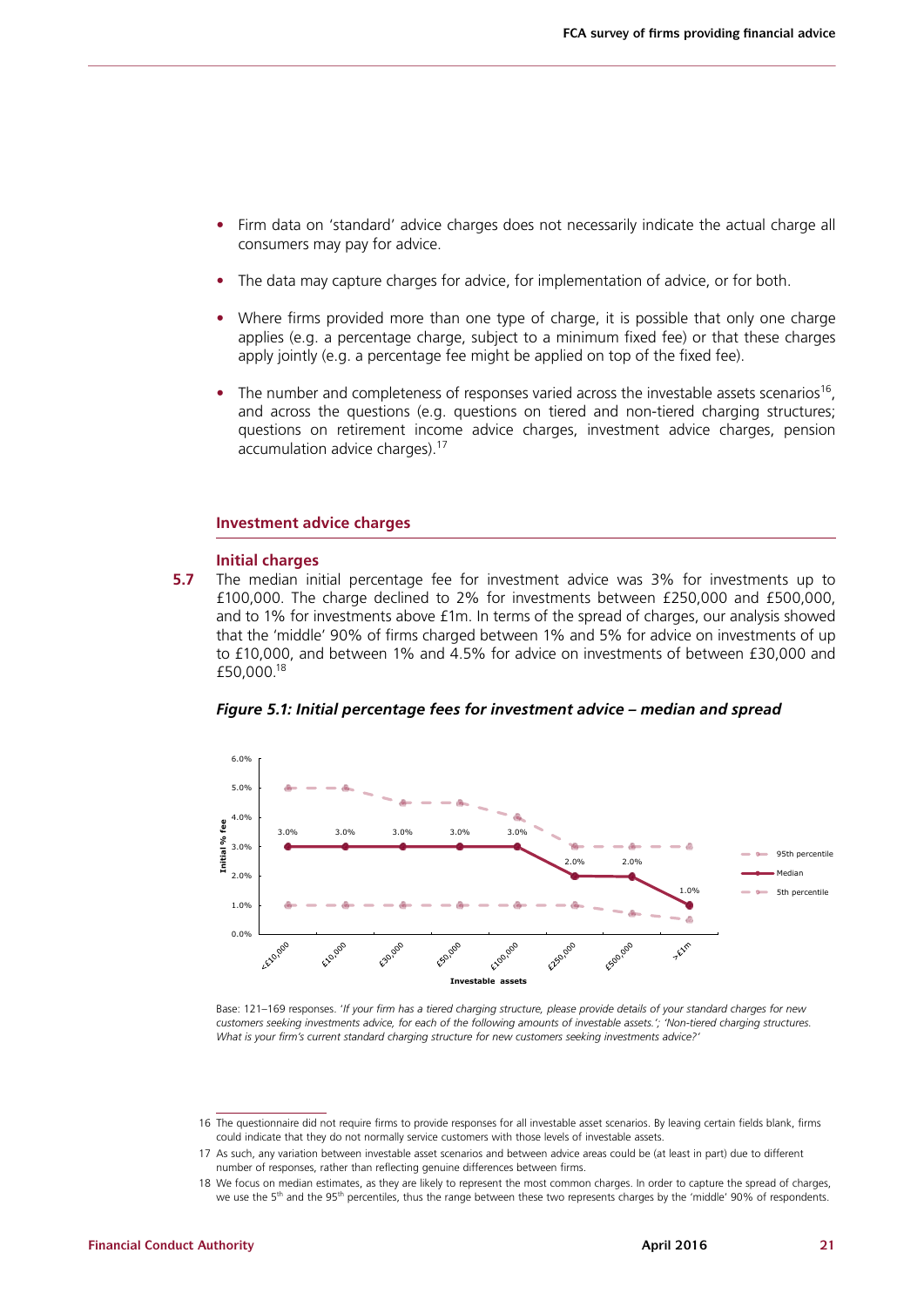<span id="page-23-0"></span>size segment.<sup>19</sup>



*Figure 5.2: By firm size – initial percentage fee for investment advice* 

**5.8** The median initial percentage charges were broadly similar across firms, irrespective of their

Base: 15–19 (Medium and large), 42–58 (Small) and 68–92 (Very small) responses. For the relevant survey question, see note to [Figure 5.1](#page-22-0).

**5.9** The median initial fixed fee for advice on investments up to £10,000 was just under £700. The median initial fixed fee for advice on larger investments (£30,000 or more) was £1,000. Most of the firms in our sample had relatively similar initial fixed fees for investments up to £50,000, but the spread of these charges across firms increased with investable assets.

*Figure 5.3: Initial fixed fees for investment advice – median and spread*



Base: 40–72 responses. For the relevant survey question, see note to [Figure 5.1](#page-22-0).

19 Our analysis of fixed and hourly fees by firm-size segment is not presented due to the small base number of responses for some segments (six or less responses in the medium and large segment).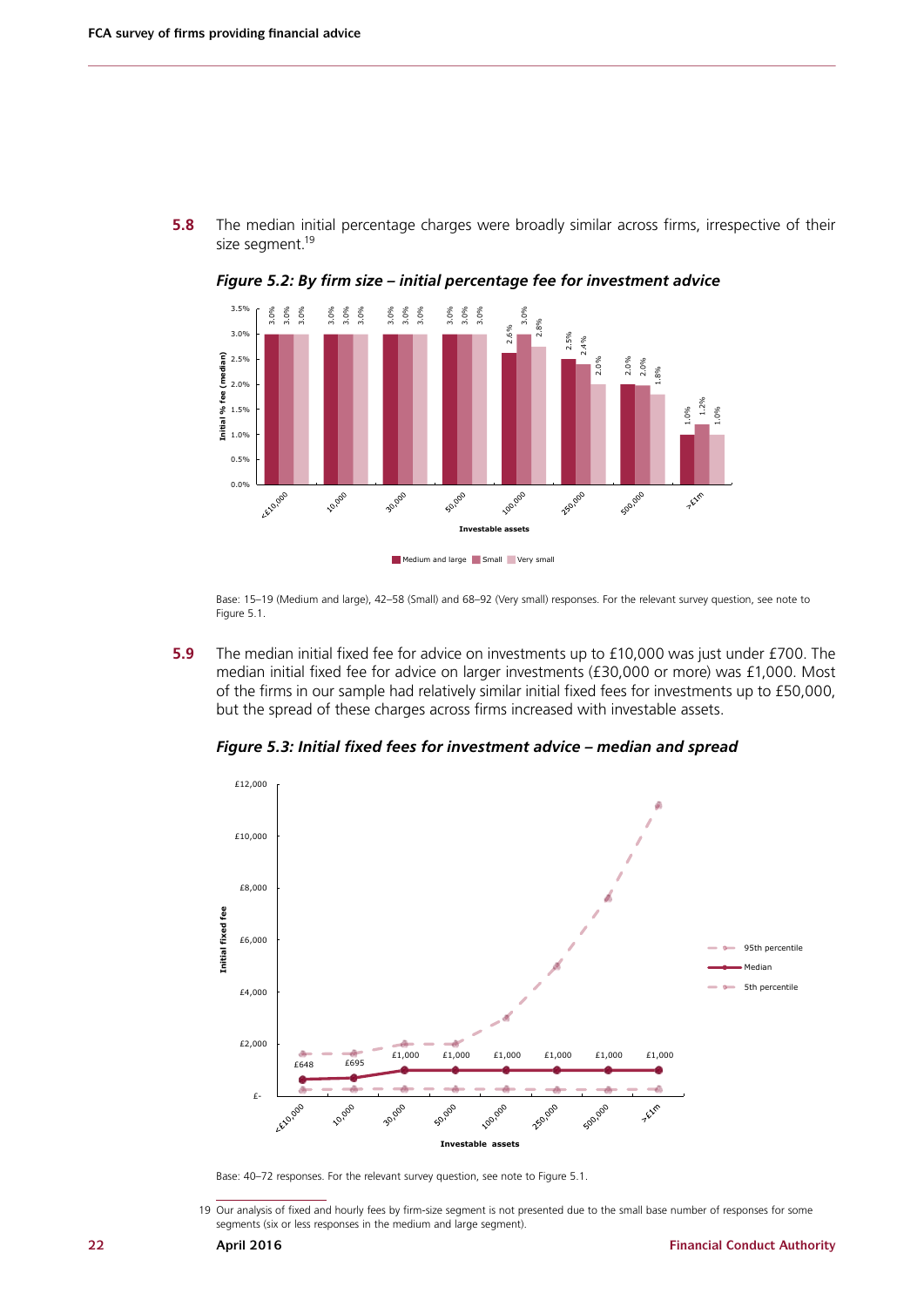**5.10** Firms' responses indicated that initial hourly charges for investment advice were broadly independent of investable assets. Across all the levels of investable assets, the median hourly charge for initial advice on investments was £180 per hour, and, in terms of the spread, the 'middle' 90% of firms in our sample charged between £100 and £300 per hour.

#### **Ongoing charges**

**5.11** The median ongoing percentage charge for investment advice was between 0.5% and 0.75%, depending on the amount of investable assets. For investments up to £30,000, ongoing percentage charges ranged from 0.5% to 1.3%, based on the 'middle' 90% of firms in the sample. For investments of £500,000 or more, the range of charges was lower, with the 'middle' 90% of firms charging between 0.3% and 1%.<sup>20</sup>

1.4% 1.2% 1.0% % fee **Ongoing % fee**  0.75% 0.8% 0.65% 0.60% 0.60% 0.58% Dujopuc 0.55% 0.50% 0.50% 95th percentile 0.6% Median 0.4% 5th percentile 0.2% 0.0% 10.000 LEZO DOO 30,000 **SD.000** 100,000 250,000 sonido **White** 

*Figure 5.4: Ongoing percentage fee for investment advice – median and spread*

Base: 121–169 responses. For the relevant survey question, see note to [Figure 5.1.](#page-22-0)

**5.12** There was some variation in percentage fees for ongoing advice by firm size segment: across all investable assets scenarios (except for investable assets of more than £1m), the median for medium and large firms appeared to be higher than the medians for both small and very small firms.





Base: 14-15 (Medium and large), 43-55 (Small), 87-105 (Very small) responses. For the relevant survey question, see note to [Figure 5.1.](#page-22-0)

20 Only a small number of firms provided details on fixed fees (11–20 responses) and hourly fees (27–28 responses) for ongoing investment advice; therefore, these are not analysed here.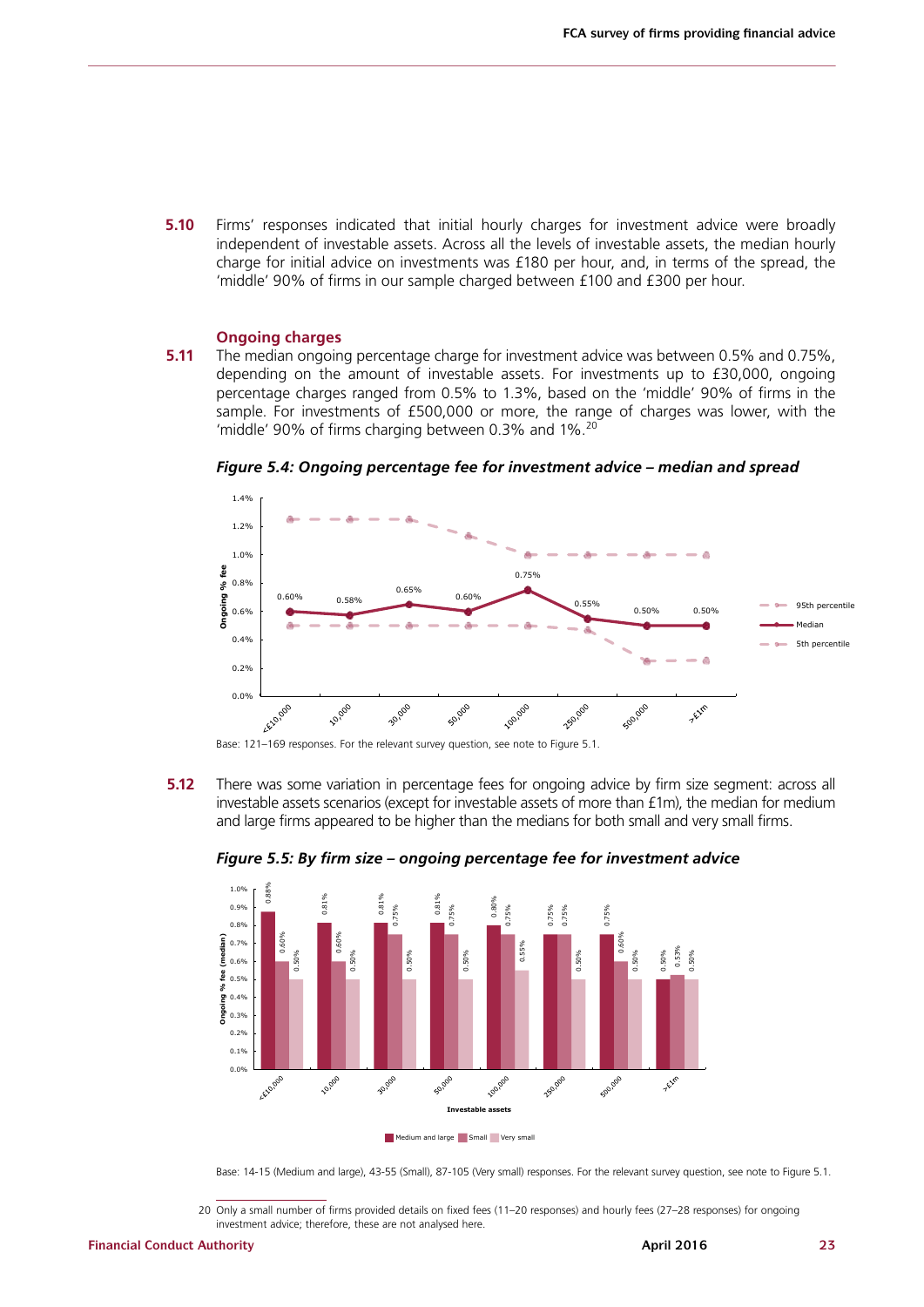#### **Retirement income advice charges**

- **5.13** Our analysis of charges for retirement income advice showed that, broadly, they were similar to charges on investment advice, as presented above. Therefore, we present only a brief summary of charges for retirement income advice.
- **5.14** The median initial percentage fees for advice on retirement income were 3% for pension pots up to £100,000, 2% for £250,000 pots, 1.5% for £500,000 pots, and 1% for pots over £1,000,000. The charges were similar across firm size segments.
- **5.15** The median fixed initial fees for retirement income advice were £750 for pot sizes of up to £10,000, £960 for a £30,000 pot, and £1,000 for pots worth £50,000 or more. The hourly charges for the 'middle' 90% of firms in our sample were between £100 and £300 per hour, with a median (across pot sizes) of £185 per hour.
- **5.16** The median percentage fee for ongoing advice on retirement income was around 0.5% across all pot sizes. There was a variation of these charges across firms, with the 'middle' 90% of firms charging between  $0.3\%$  and  $1\%$ .<sup>21</sup>

#### **Pension accumulation advice charges**

- **5.17** Pension accumulation advice charges were broadly similar to charges on investment advice. presented above in detail. The initial percentage and hourly fees for pension accumulation advice were very similar to the corresponding charges for investment advice (see [Figure 5.1](#page-22-0) and [Figure 5.2\)](#page-23-0). Initial percentage fees for pension accumulation advice were broadly similar across firm size segments. $22$
- **5.18** For certain amounts of investable assets, the median fixed fee for initial pension accumulation advice appeared to be slightly lower than for the other two advice areas. However, any variation could be due to differences in the underlying set of respondents.

<sup>21</sup> Only a small number of firms provided details on fixed fees (11–22 responses) and hourly fees (24–25 responses) for ongoing retirement income advice; therefore, these are not analysed here.

<sup>22</sup> Our analysis of fixed and hourly fees by firm size segment is not presented due to the small base number of responses for some segments (six or less responses in the medium and large segment).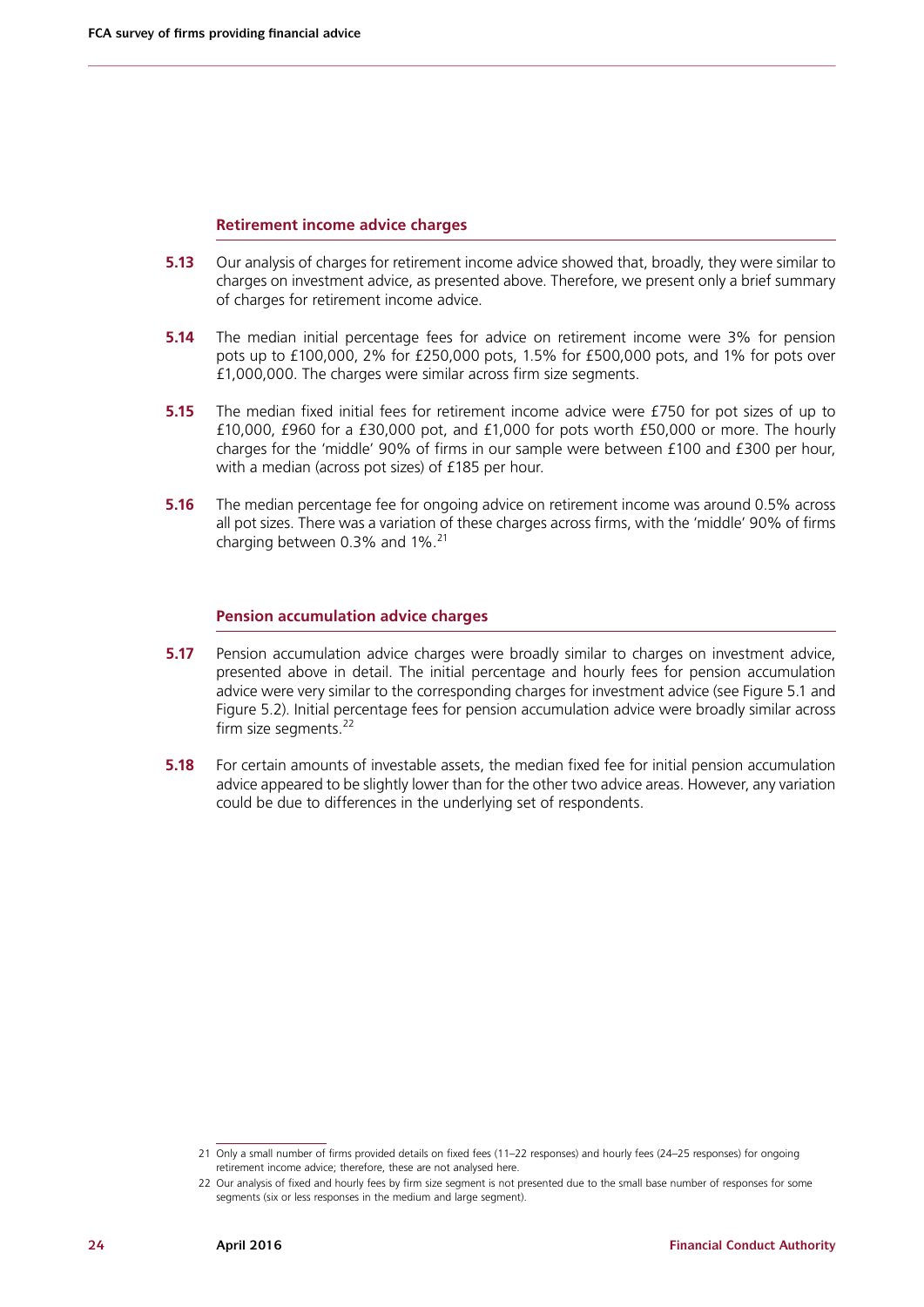

*Figure 5.6: Initial fixed fee for pension accumulation advice – median and spread*

Base: 40–73 responses. 'If your firm has a tiered charging structure, please provide details of your standard charges for new customers seeking pensions advice, for each of the following amounts of investable pensions assets.'; 'Non-tiered charging structures. What is your firm's current standard charging structure for new customers seeking pensions advice?'

**5.19** The ongoing percentage fees for pension accumulation advice were similar to adviser charges for investment advice. Across all levels of investable assets, 90% of firms in our sample charged between 0.25% and 1% for ongoing pension accumulation advice, with the median of 0.55%.<sup>23</sup>

<sup>23</sup> Only a small number of firms provided details on fixed fees (11–19 responses) and hourly fees (26 responses) for ongoing pension accumulation advice; therefore, these are not analysed here.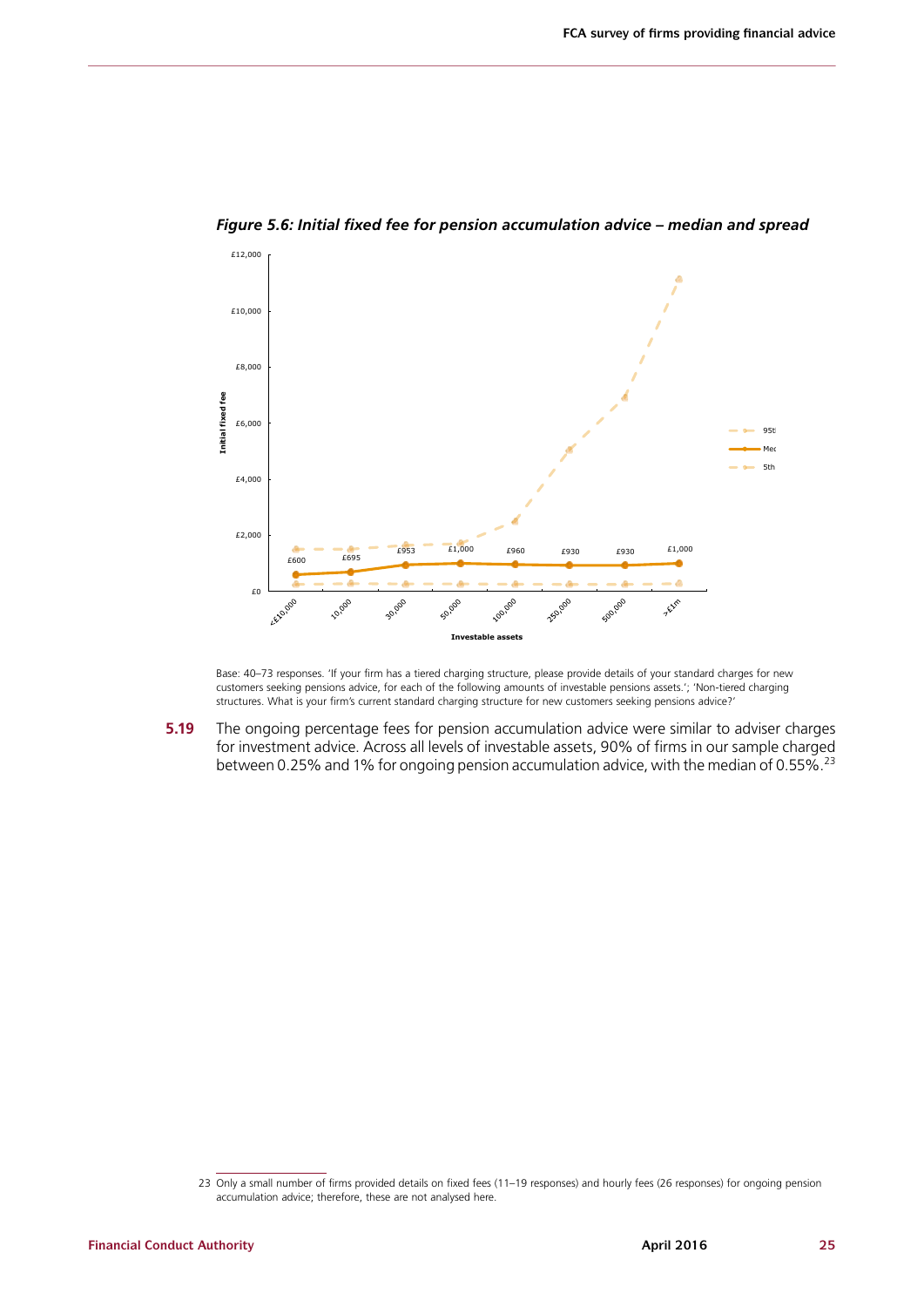# **6. Questions specific to retirement income advice**

#### **Advice to insistent customers**

- **6.1** We asked firms a number of questions regarding their approach to dealing with insistent customers for retirement income advice, i.e. customers who wish to transact against an adviser's advice.<sup>24</sup> Firms' responses indicated that:
	- **•** A slightly higher proportion of respondents said that (where the customer was deemed to be insistent) they would not give advice to new customers compared to existing customers. This applied to advice on DB to DC transfers, safeguarded benefits, and other advice to insistent customers.
	- **•** Where a customer was deemed to be insistent, 58% of firms would not give advice on DB to DC transfers to existing customers (61% for new customers). This was higher than the 33% who would not give advice on safeguarded benefits to existing customers (37% for new customers).



#### *Figure 6.1: Firms' approach to dealing with insistent customers*

Base: 177–224 responses. 'What is your firm's approach to dealing with insistent customers in the situations described?'

<sup>24</sup> See the FCA's **[Factsheet No.35](https://www.fca.org.uk/static/documents/factsheets/fs035-pension-reforms-insistent-clients.pdf)**.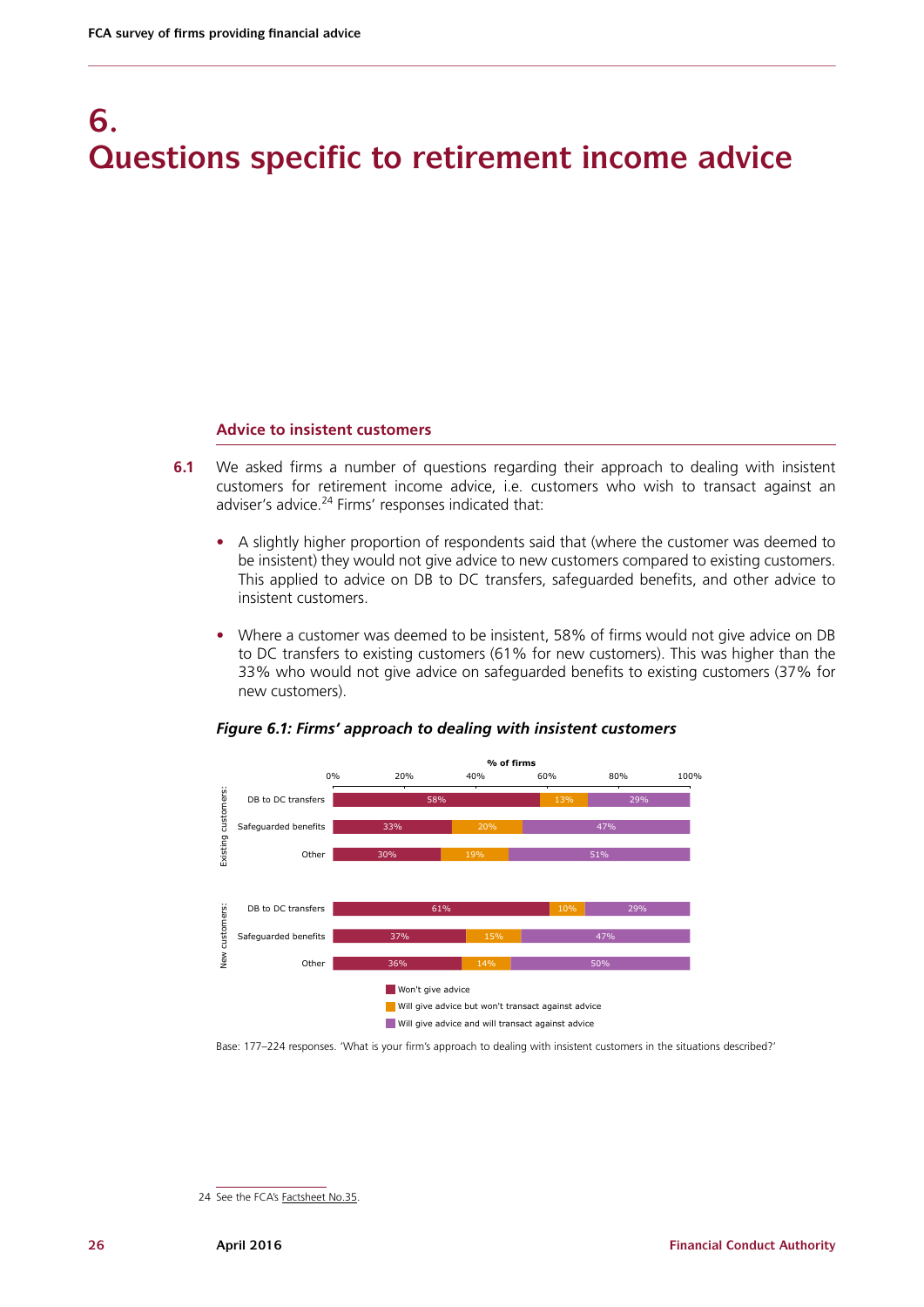**6.2** We asked the firms that said they would not transact business from an insistent customer to indicate the relative importance of a number of potential reasons. Potential liabilities arising from future FOS complaints was seen as the most important reason, with 85% of respondents believing this to be 'very important' or 'important'. Inconsistency with the firm's ethos and risk of future FCA regulation amendments were the other two most important reasons, rated as 'very important' or 'important' by 83% and 79% of respondents, respectively.

#### *Figure 6.2: Relative importance of reasons firms won't transact business from an insistent customer*



Base: 198 responses. 'If your firm won't transact business from an insistent customer, are the following reasons relevant? Please indicate the relative importance of the relevant reasons listed below.'

#### **Advice on DB to DC pension transfers**

- **6.3** Our survey asked firms to provide information on the number of requests for DB to DC pension transfers that firms had received pre- and post-pension freedoms.<sup>25</sup> Across our sample, the total number of requests post-pension freedoms had more than doubled (123% increase) from existing customers, and had more than tripled (246% increase) from new customers, compared to pre-pension freedoms. The number of DB to DC pension transfer requests from existing customers was lower in both periods compared to new customers.
- **6.4** Further analysis of this data was undertaken to ascertain whether this increase was concentrated in a few firms. Our analysis showed that:
	- **•** For post-pension freedoms, the majority of firms (63% for existing customers and 53% for new customers) had not received any requests.
	- **•** Only 4% of respondents (nine firms) had 11 or more requests from new customers per month, and 1% (two firms) had 11 or more requests from existing customers per month.

<sup>25</sup> Refer to glossary for definitions of pre- and post-pension freedoms, as used in this report.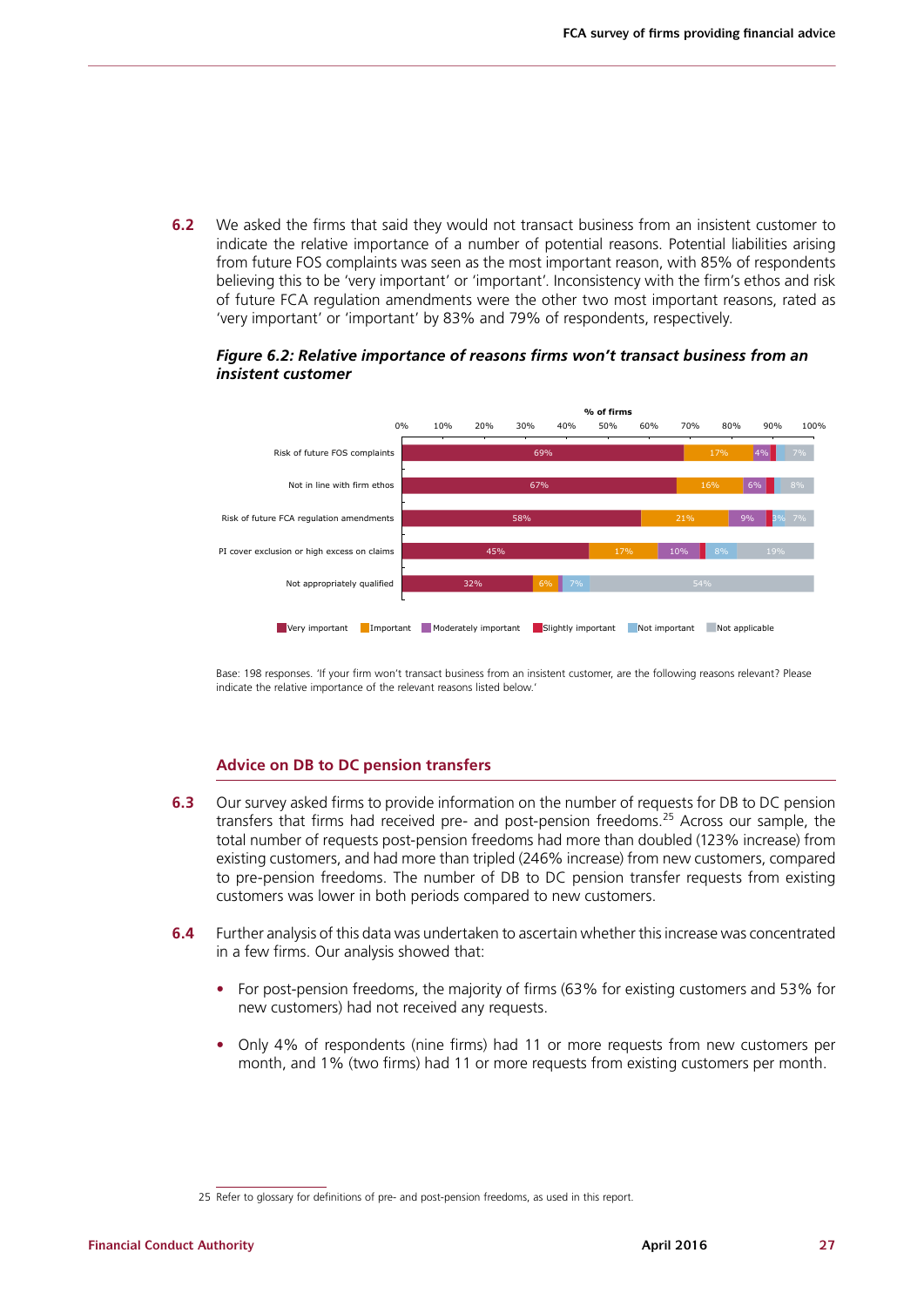

*Figure 6.3: Number of requests for DB to DC transfers (average per month)*

Base: 214 responses. 'Approximately how many requests for DB to DC transfers was/is your firm receiving per month in the periods specified below?'

#### **Challenges from providers**

**6.5** Firms were asked to indicate the importance of certain challenges they face from product providers in servicing customers. Unclear disclosure of safeguarded benefits or other important information in existing provider's documentation was reported to be the most important challenge faced by advice firms, with 89% of firms rating it as 'important' or 'very important'. A number of firms commented that providers' processing times, in terms of providing accurate information (e.g. valuations, benefit statements) to the customer, significantly exceeded what they considered normal.

<span id="page-29-0"></span>*Figure 6.4: The importance of retirement income advice challenges faced by firms from providers* 



Base: 214 responses. 'Indicate the importance of the following challenges your firm faces from providers in servicing customers, in relation to retirement income advice.'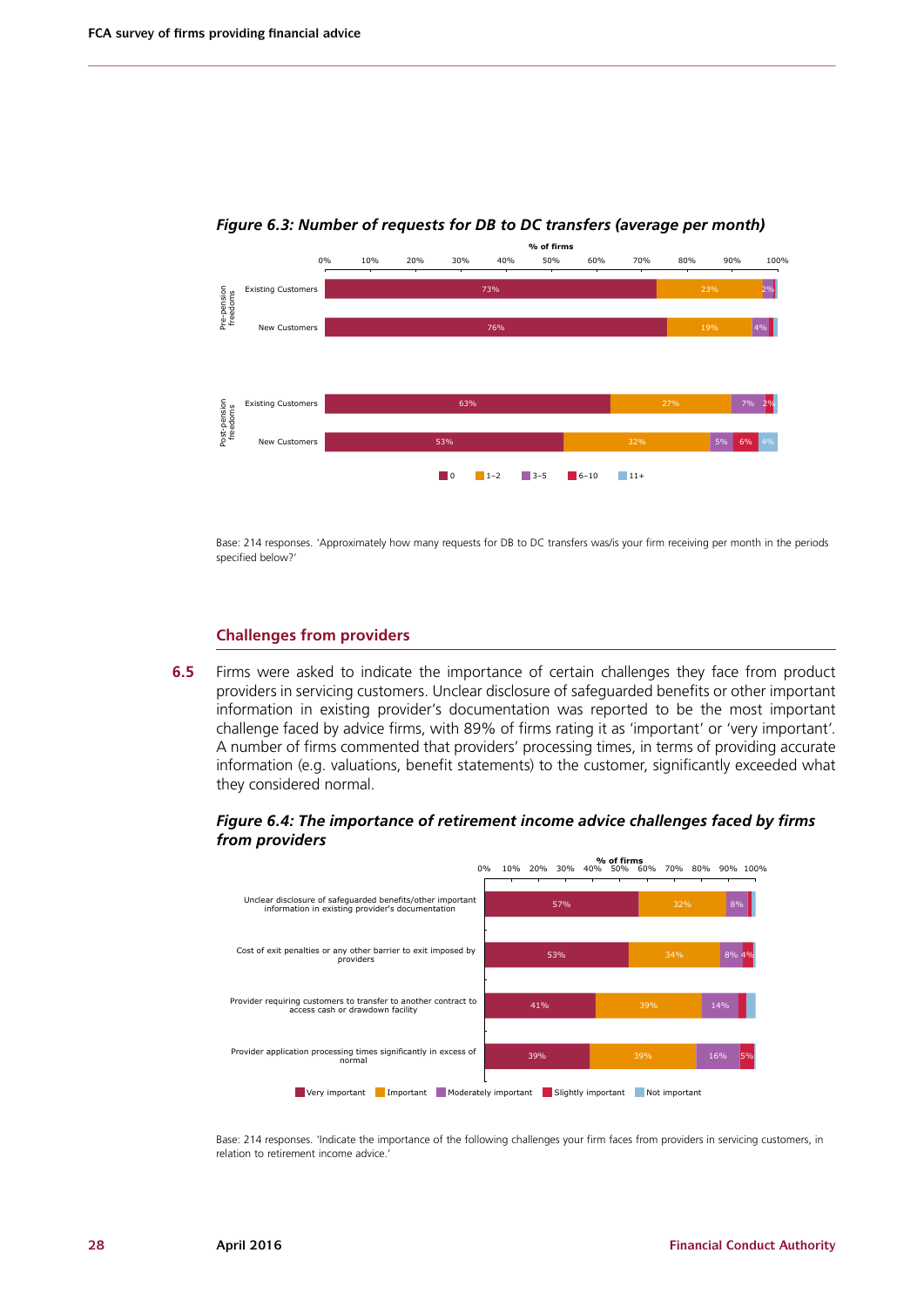**6.6** Of the sample, 58% of very small firms and 59% of small firms rated unclear disclosure of safeguarded benefits or other important information in existing provider's documentation as a 'very important' issue, compared to 48% of firms in the medium and large segment. Across all reasons, more firms in the small and the very small segments rated these challenges from providers as 'very important', compared to medium and large firms.

#### *Figure 6.5: By firm size – 'Very important' retirement income advice challenges from existing providers*



Base: 27 (Medium and large), 67 (Small) and 126 (Very small) responses. For the relevant survey question, see note to [Figure 6.4](#page-29-0).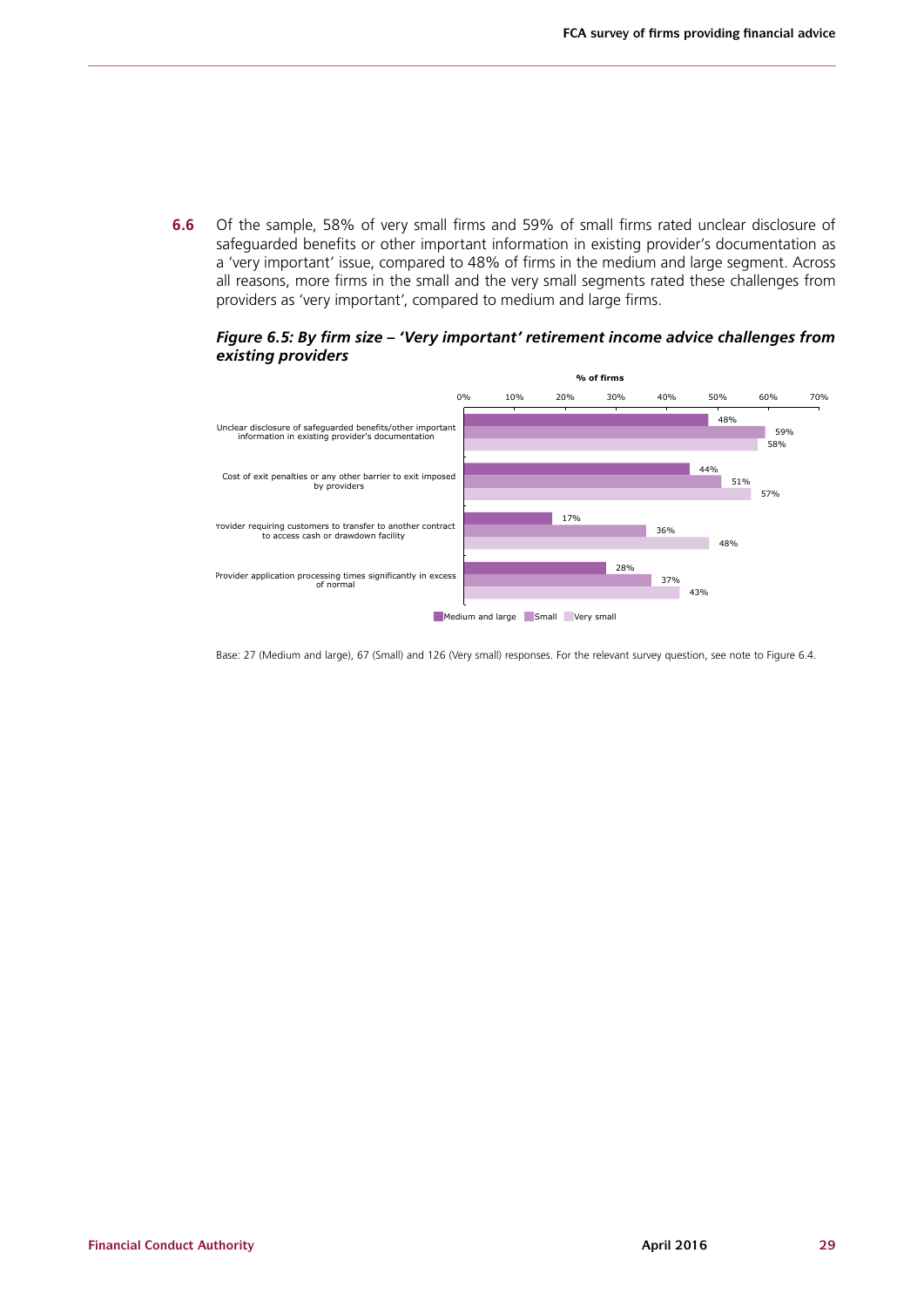# **7. Advice channels and use of technology**

#### **Advice channels**

- **7.1** We asked firms about their current and future use of different channels for delivering advice. The responses were very similar across the three advice areas (investments, pension accumulation, and retirement income). For example, in relation to investment advice, firms indicated that:
	- **•** The majority (94%) of investment advice by value (average across firms) was delivered using face-to-face meetings, and a small fraction (6%) was delivered via telephone. Only four firms in the sample (less than 1%) said they used 'automated advice'.
	- **•** The majority (94%) of firms did not consider that their use of the different channels would change in one year's time. Of those respondents that considered that the mix of channels would change (6%), seven expected an increase in the use of the telephone channel, and seven expected to increase the use of automated advice.



*Figure 7.1: Channels used for investment advice by value – current and future*

Base: 230 responses. 'Indicate the approximate proportions of investments regulated advice business (by value) that your firm conducts through the following channels currently. In your response, consider the 12 months preceding 30 September 2015.' 'Does your firm consider that the proportions indicated above will change significantly in one year's time?' '[…] please indicate the approximate percentage proportions of investments regulated advice business (by value) that your firm expects to conduct through the following channels in one year's time.'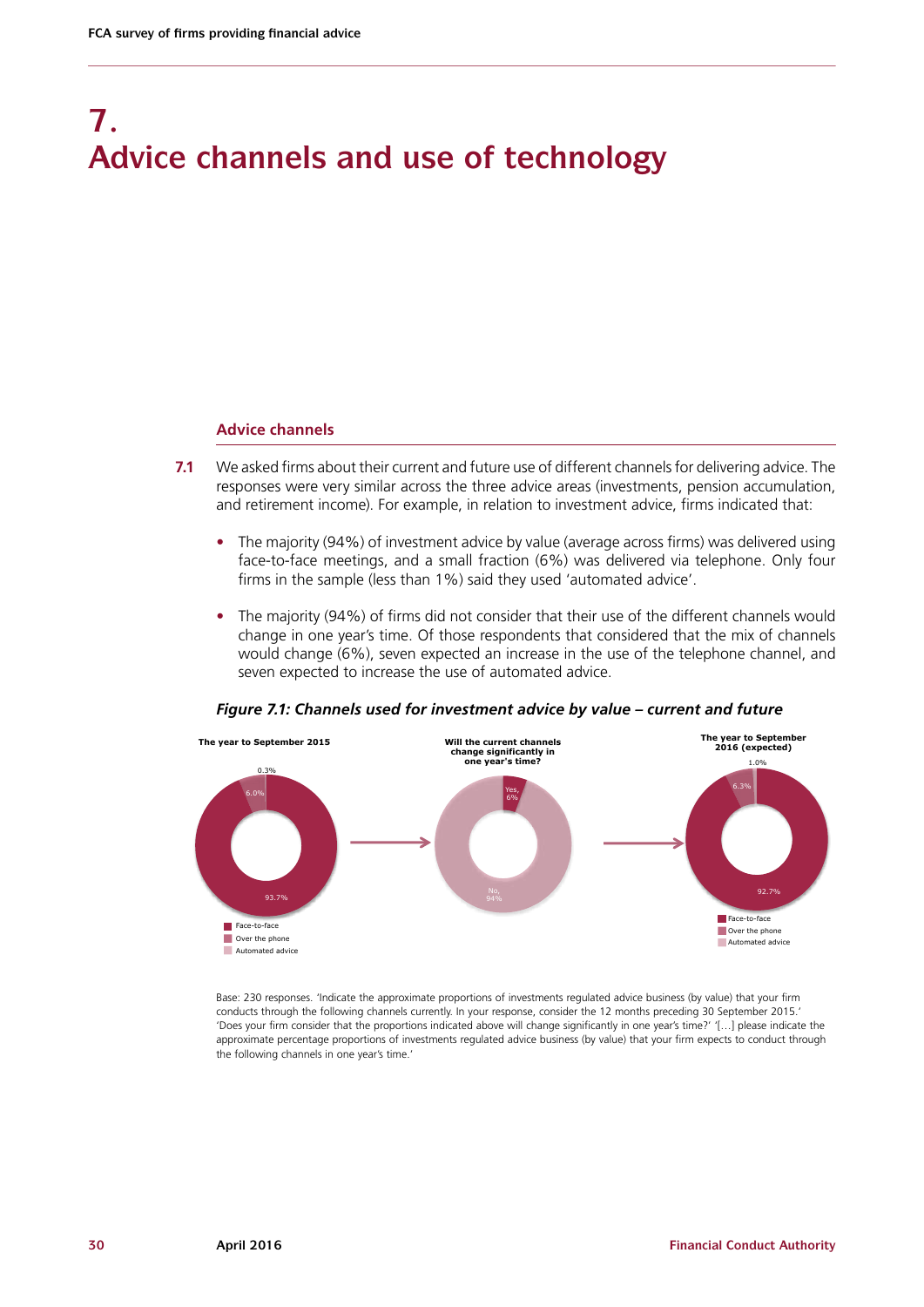#### **Use of technology**

- **7.2** We asked firms about the extent to which they used technology and automation as part of their advice process.
	- **•** The majority of firms reported that they used technology to a significant degree for research and analysis (78%), risk profiling (69%), customer data management and reporting (67%), and monitoring and providing ongoing advice service (55%).
	- **•** Most firms said they used technology, to a greater or lesser degree, for fact-finding (44% used 'significantly', 32% used 'somewhat'), suitability report preparation (43% used 'significantly', 40% used 'somewhat'), and customer communications (41% used 'significantly', 49% used 'somewhat').
	- **•** Only 15% of firms said they used technology to a significant degree for providing customers with tools to aid decision-making and transacting, and 46% of firms said they did not use technology at all for these purposes.



#### <span id="page-32-0"></span>*Figure 7.2: Use of technology in the advice process*

Base: 233 responses. 'Indicate areas where your firm currently uses technology or automation tools as part of the advice process in order to improve efficiency and/or reduce the costs of the advice process and/or improve customer service, and to what extent. Please focus on the provision of advice in relation to retail investments in your response.'

**7.3** When analysed by firm size segment, firms' responses (irrespective of their size) indicated that the three most significant uses of technology and automation by advice firms were: research, analysis and financial planning, risk profiling, and customer data management and reporting. Small and very small firms reported a greater use of technology across all areas of the advice process when compared to the medium and large firm segment. Differences across firms' selfreported use of technology may be influenced by how firms interpreted the question and by their subjective assessment of their use of technology.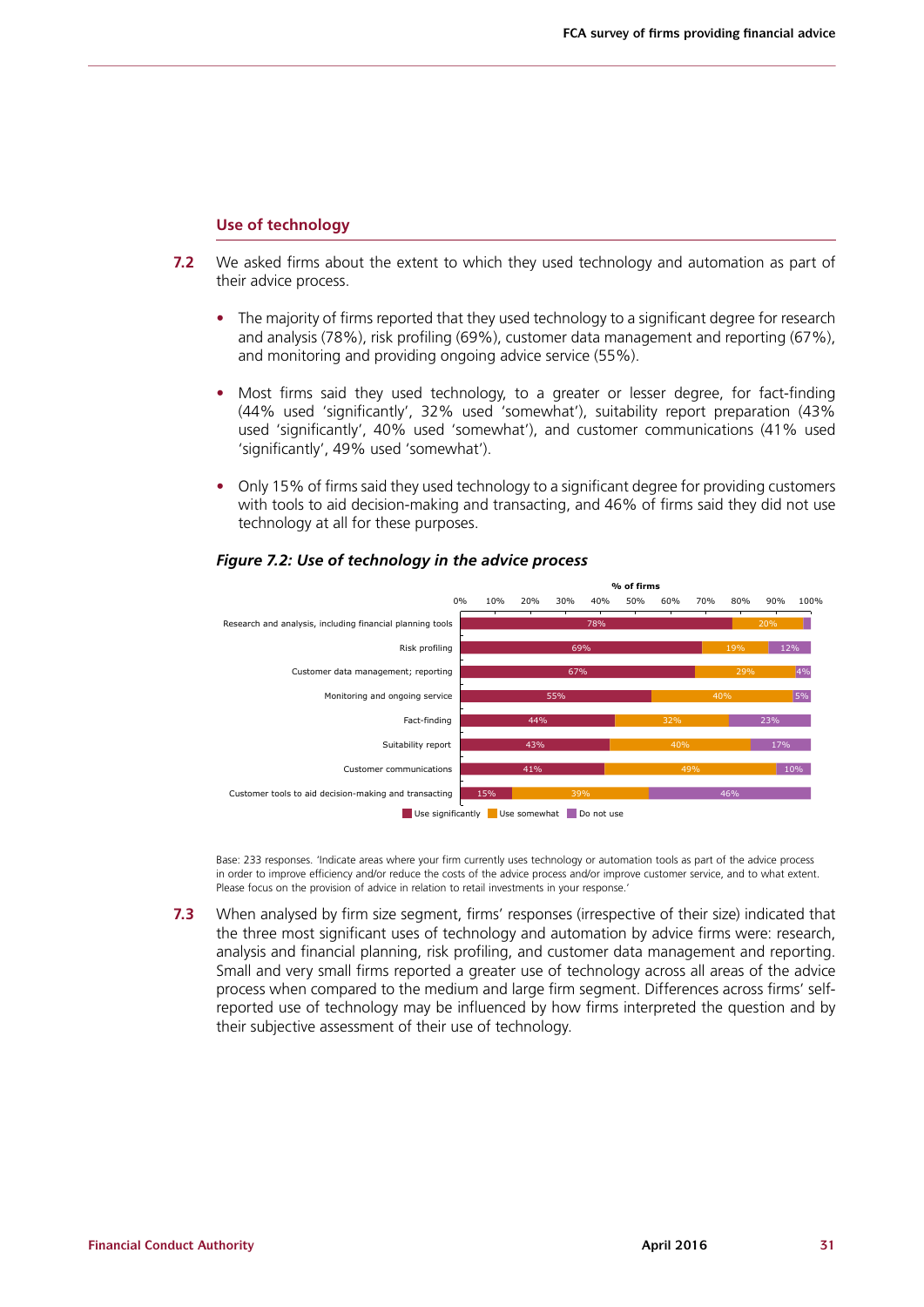

#### *Figure 7.3: By firm size – 'Significant' use of technology in the advice process*

Base: 35 (Medium and large), 69 (Small) and 129 (Very small) responses. For the relevant survey question, see note to [Figure 7.2](#page-32-0).

**7.4** Our survey asked firms to describe the rationale for and the effect of using these technological tools to support the advice process, and to indicate whether firms achieved reductions in cost and/or in time spent on delivering advice. Firms' responses revealed that many were using technology to appropriately automate repeatable processes, such as preparing valuations for client meetings and for elements of suitability reports. Firms indicated that online tools and software enabled them to deliver accurate and professional documentation at a fraction of the cost of manually collating information on a recurring basis. A number of firms claimed that technology helped them to serve a larger numbers of clients. On the other hand, a small number of firms emphasised that there were some key tasks of the advice process that firms preferred not to replace with automated solutions in order to maintain control over the process of developing personalised recommendations. There were mixed messages about the actual cost savings of using technology: while some firms said they have seen cost savings as a result of time saved, others thought technology was 'more about quality and consistency than cost savings'.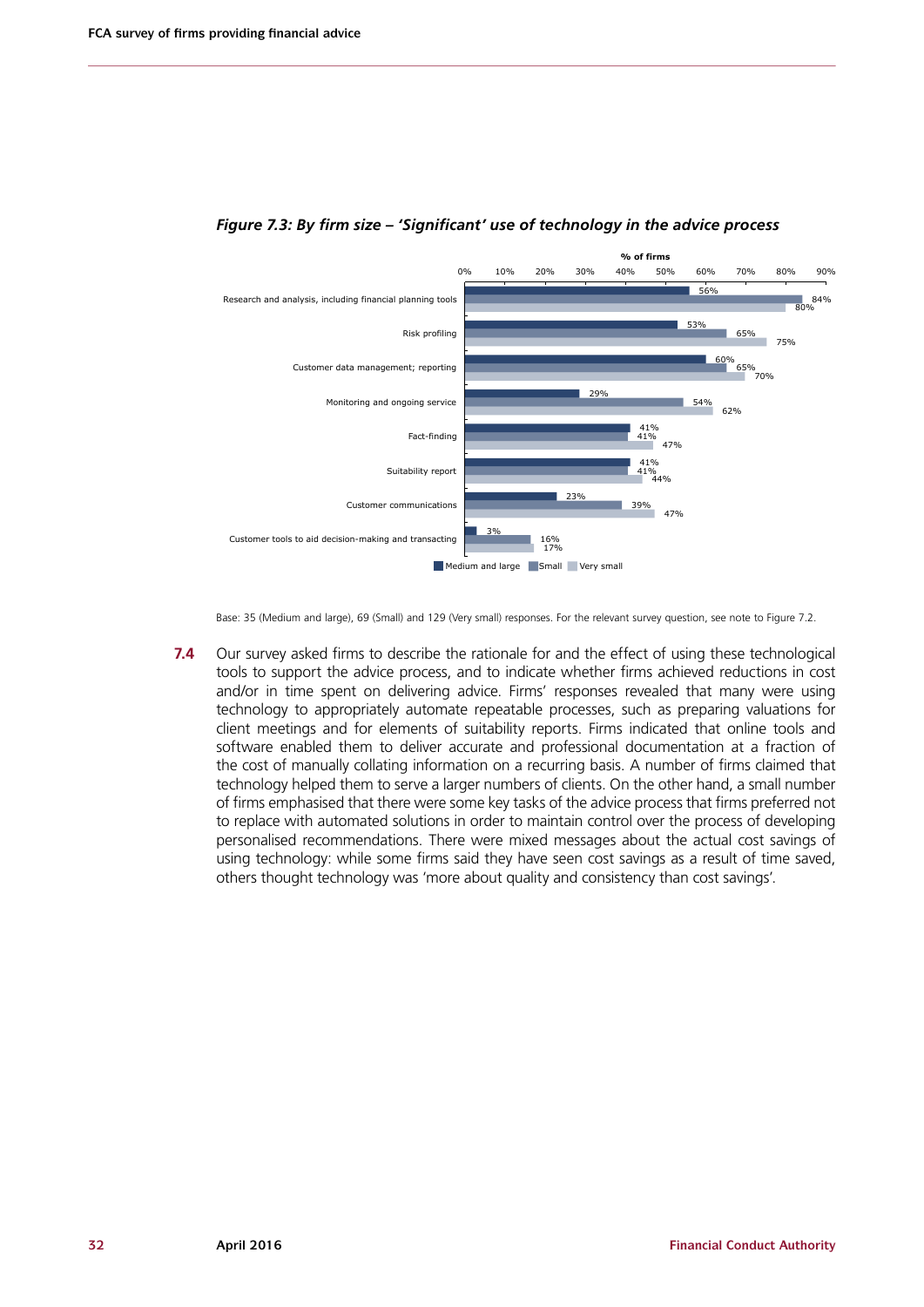## **8. Advice market future and barriers**

#### **Future changes at advice firms**

- **8.1** We asked firms to indicate what changes were expected or planned for their businesses over the next year, focusing on three areas: structural and business operations, use of technology, and type of advice and target customers.
- **8.2** In terms of changes in structural and business operations over the next year, firms' responses indicated the following:
	- **•** Most firms (66% or more) did not expect any changes in their structure or business operations. Only a very small proportion (less than 2% of firms) anticipated any decreases.
	- **•** Around one-third (32%) of firms expected to increase the number of advisers. Around threequarters (74%) of firms in the medium and large segment planned or expected an increase in the number of advisers, compared to 42% of small firms and 15% of very small firms.
	- **•** A number of firms (29%) expected to increase their use of platforms.
	- **•** Consolidation and vertical integration was expected by 13% and 6% of firms, respectively, mostly in the medium and large firm segment.



#### <span id="page-34-0"></span>*Figure 8.1: Expected or planned increases in structural and business operation*s

Base: 231 (34 Medium and large, 69 Small and 128 Very small) responses. '*What changes are expected or planned for your firm over the next year? For each area, indicate the extent to which it is expected or planned to change, or if no change is expected or planned. Consider only advice relating to retail investment products (retirement income, pensions, investments).*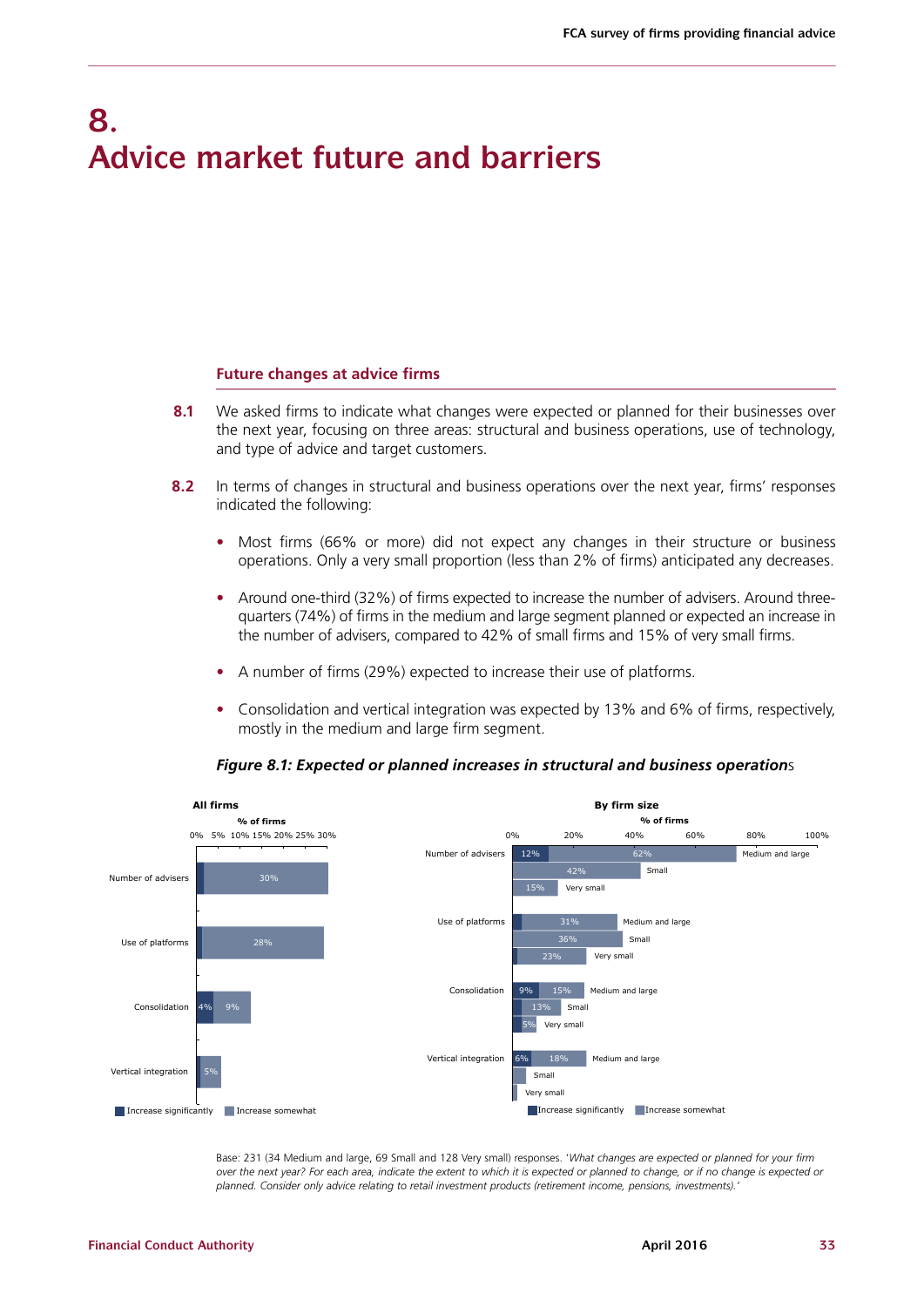- **8.3** Firms' responses showed that many of them expected or planned increases in their use of technology to provide advice and ancillary services over the next year:
	- **•** Over half (59%) of firms intended to increase their use of technology for customer communications, with firms in the medium and large segment expecting more significant increases.
	- **•** Almost two-thirds (64%) of firms planned to increase their use of technology for improving efficiency and reducing costs, such as automation of manual tasks. Firms in the medium and large segment expected the most significant increases, with 26% of firms in this segment saying they intended to 'significantly' increase the use of technology for improving efficiency and reducing costs, and a further 54% of firms saying they would increase the use 'somewhat' (that is, 80% of firms in this segment expected to increase their use of technology).
	- **•** Only 13–14% of firms intended to increase their use of technology in order to fully or near-fully automate the delivery of advice; 26% of firms in the medium and large segment expected an increase in this area.
	- **•** No firms expected or planned decreases in any of these areas.



#### *Figure 8.2: Expected or planned increases in the use of technology*

Base: 232 responses. For the relevant survey question, see note to [Figure 8.1.](#page-34-0)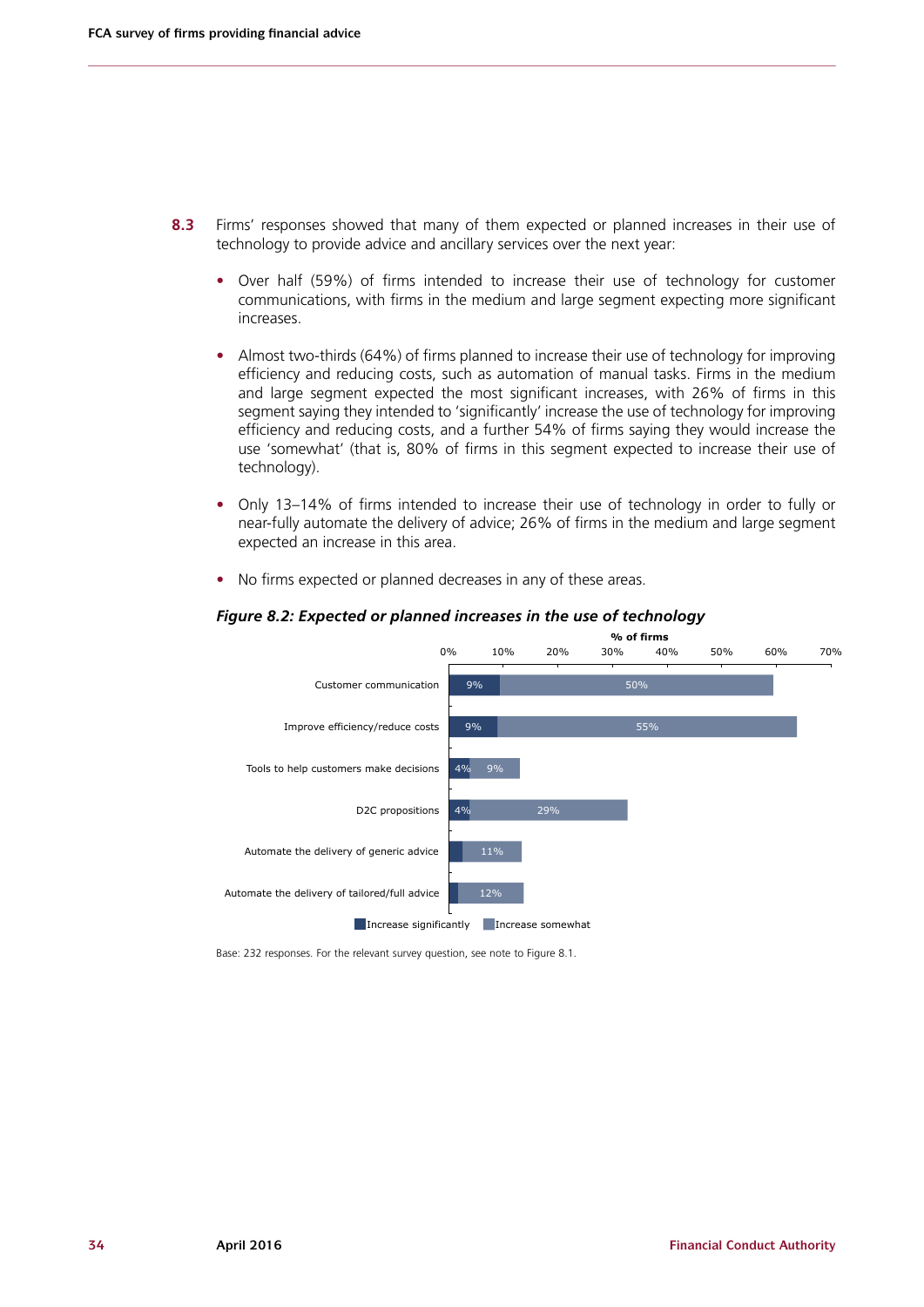

#### *Figure 8.3: By firm size – expected or planned increases in the use of technology*

Base: 35 (Medium and large), 69 (Small) and 128 (Very small) responses. For the relevant survey question, see note to [Figure 8.1](#page-34-0).

- **8.4** Most firms in the sample (79% or more, depending on the type of advice) said they did not expect any changes in the type of advice they provide and their target customers, but some firms said they expected or planned changes over the next year:
	- **•** One-fifth (20%) of firms expected to increase the provision of independent advice. A larger proportion of firms in the small firm segment than in the other segments expected increases in the provision of independent advice.
	- **•** Only 11% of firms expected to increase their low-cost advice proposition. This was driven upwards by firms in the medium and large segment – a third of them (33%) expected increases.
	- **•** Just 6% of firms considered that their provision of advice or other help to the mass market would increase, but 24% of firms in the medium and large segment expected to increase their proposition for the mass market.
	- **•** Less than a third (29%) of medium and large firms expected to increase the provision of restricted advice, and 21% expected to increase the provision of generic advice. Less than 8% of firms in the small and very small segments expect increases for these types of advice.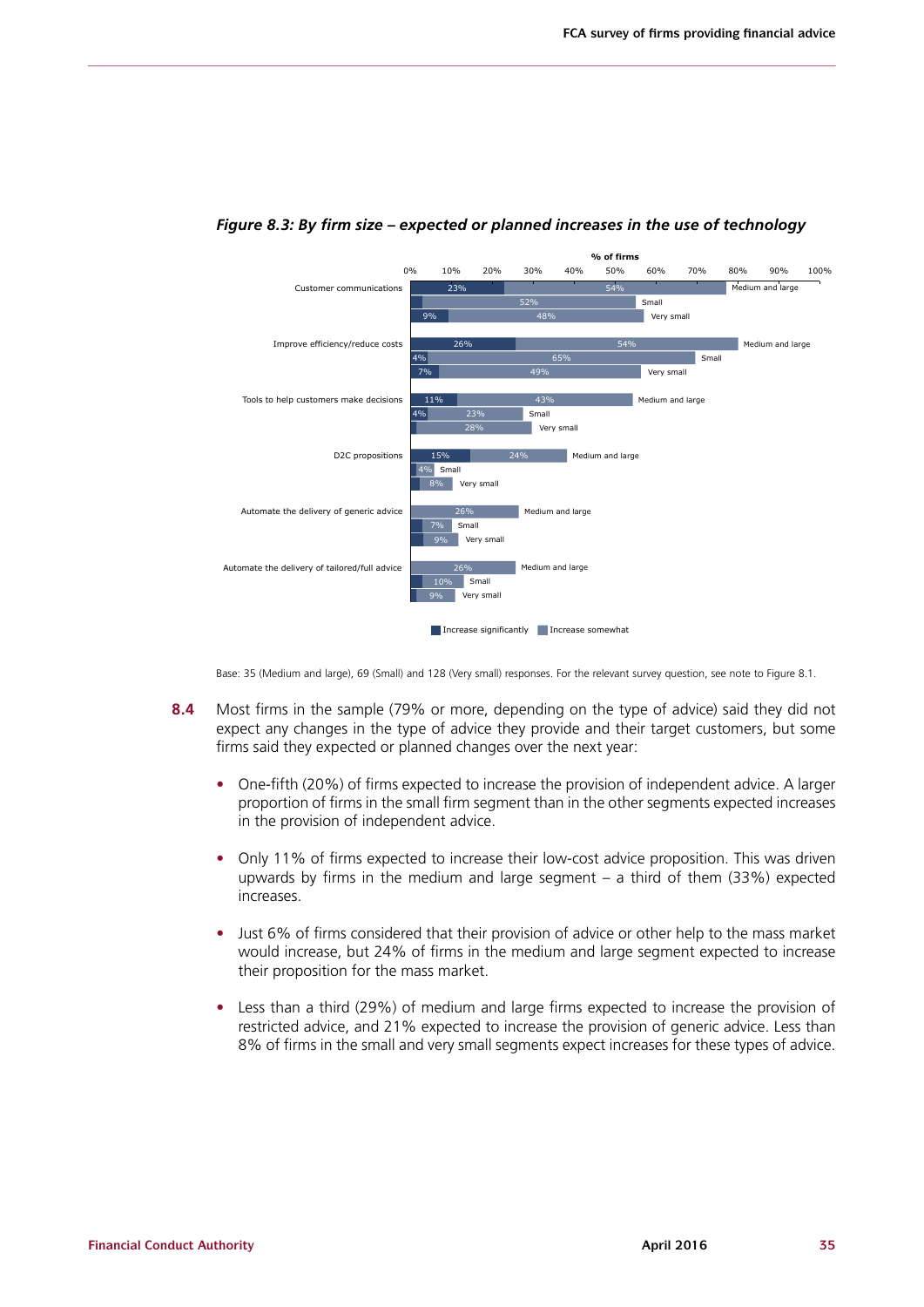

#### *Figure 8.4: Expected or planned increases in the type of advice and target customers*

Base: 232 (35 Medium and large, 69 Small and 128 Very small) responses. For the relevant survey question, see note to [Figure 8.1](#page-34-0).

#### **Barriers to providing automated solutions**

- **8.5** Our survey asked firms to rate the importance of various potential barriers to providing financial advice or guidance through online or other technological means, such as automated advice<sup>26</sup>:
	- **•** Almost three-quarters (72%) of firms in our sample said that customers' preference for personal interaction with an adviser was a 'very important' or 'important' barrier. Only 21% of medium and large firms considered personal interaction to be a 'very important' barrier to providing automated solutions.
	- **•** The cost of developing or acquiring technology was reported by firms in the sample to be the second most important barrier to providing automated solutions, with 65% saying it is 'very important' or 'important'. There were no marked differences by firm size segment.
	- **•** Less than a fifth (19% or less) of firms considered lack of customer trust in automated propositions (19%), lack of customer ability to access and use online tools (10%), or customer acquisition costs for automated solutions (13%) to be 'very important' barriers.
	- **•** Almost half (46%) of firms believed the fact that they were not intending to develop their business model to provide automated solutions to be a 'very important' or 'important' reason.

<sup>26</sup> In this report, we use 'automated solutions' as shorthand for financial advice or guidance provided through online or other technological means.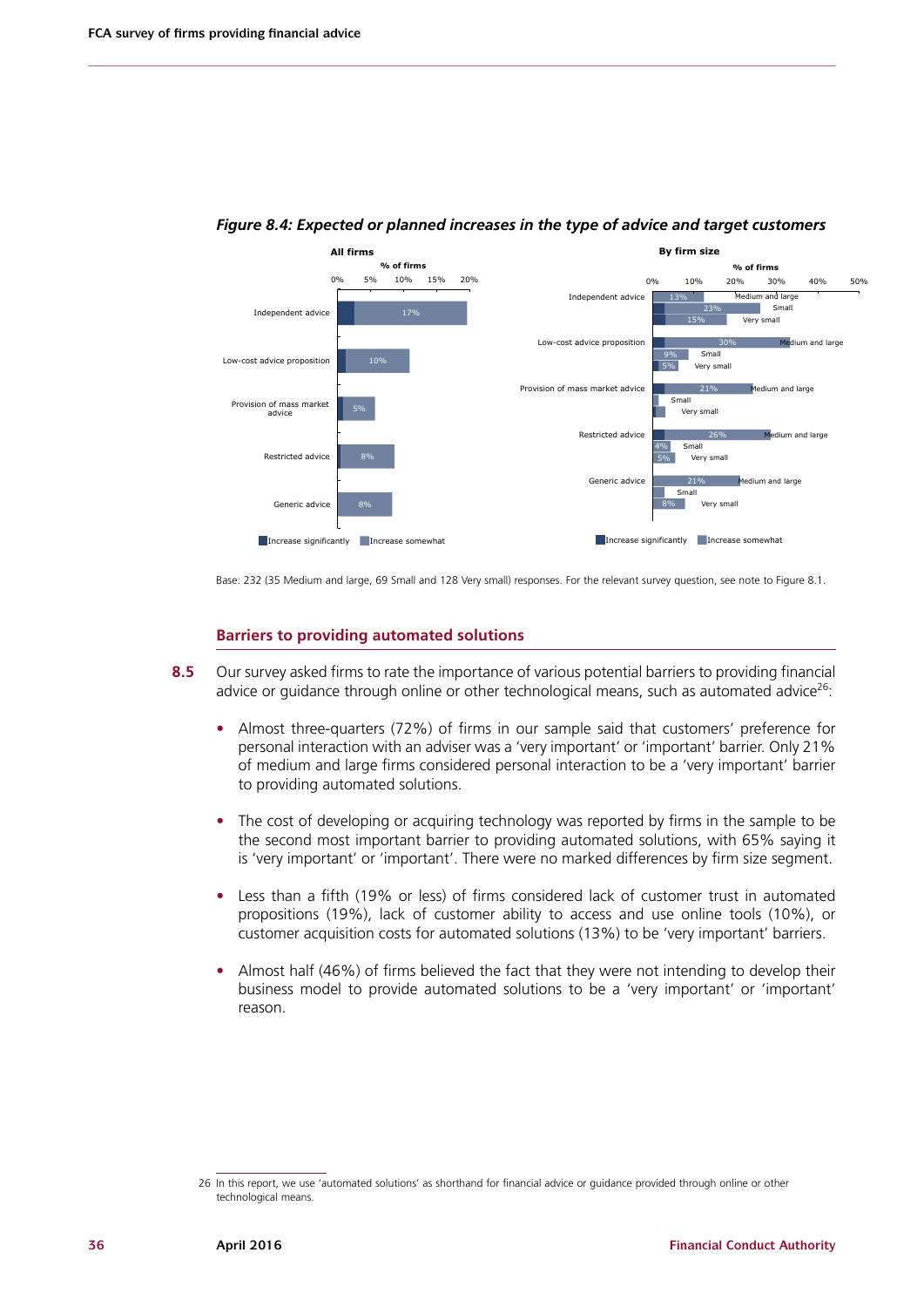

#### <span id="page-38-0"></span>*Figure 8.5: Barriers to providing automated solution*s

Base: 228 responses. '*Please rate the importance of the following barriers in providing financial advice or guidance through online or other technological means, e.g. automated advice. Consider only advice in relation to retail investment products (retirement income, pensions, investments).'*

#### *Figure 8.6: By firm size – 'Very important' barriers to providing automated solutions*



Base: 34 (Medium and large), 69 (Small) and 127 (Very small) responses. For the relevant survey question, see note to [Figure 8.5](#page-38-0)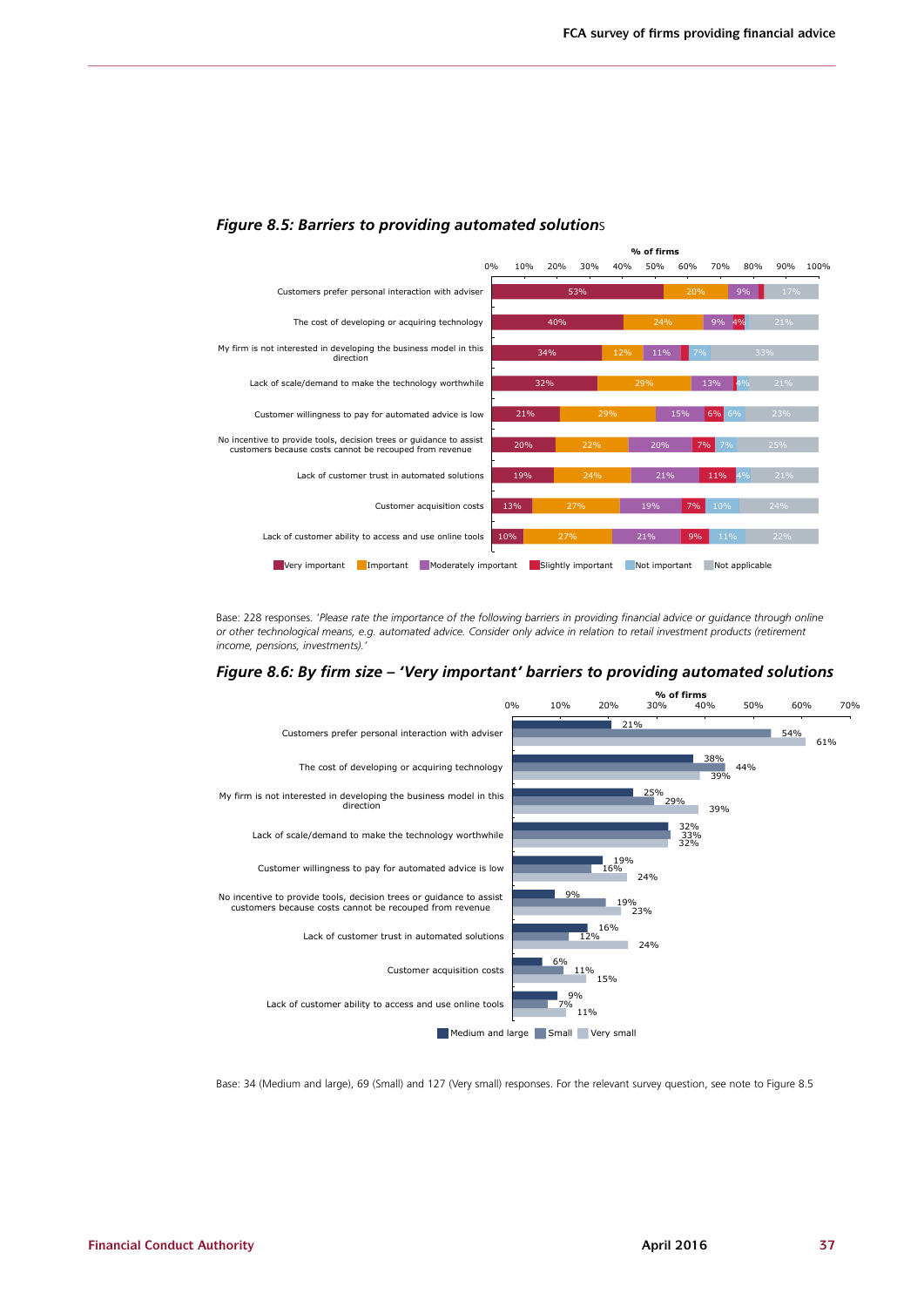#### **Barriers to offering mass market advice**

- **8.6** We asked firms to rate the importance of various potential barriers to offering affordable advice propositions for the less affluent and the mass market.
	- **•** Most firms rated regulatory factors as the most important barrier to offering mass market advice: 88% said fees and levies were 'very important' or 'important' barriers, while 90% said cost of compliance with FCA rules and reporting requirements were 'very important' or 'important' barriers.
	- **•** A large percentage (82%) of firms said that the risk and costs of potential liability or redress were 'very important' or 'important' barriers.
	- **•** Over a third (36%) of firms in the medium and large segment rated fees and levies as a 'very important' barrier, compared to around two-thirds (68% and 67%, respectively) of firms in the small and very small segments.
	- **•** The costs of providing advice (cost of the advice process, administration and remuneration of advisers) were viewed as a significant barrier to providing mass market advice, with at least 78% of firms reporting these factors to be a 'very important' or 'important' barrier. Overall, larger firms view it as less of a barrier. For example, 21% of firms in the medium and large segment said adviser remuneration was a 'very important' barrier, compared to 43% and 46% of firms in the small and very small segments, respectively.
	- **•** Lack of regulatory clarity on what constitutes regulated advice or personal recommendation were thought to be relatively less important barriers by firms in the sample.

#### <span id="page-39-0"></span>*Figure 8.7: Barriers to offering mass market advic*e



Base: 230 responses. '*Rate the importance of the following barriers which your firm and/or other firms face when attempting to bring to the market affordable advice propositions for the less affluent/the mass market. Consider only advice in relation to retail investment products (retirement income, pensions, investments).'*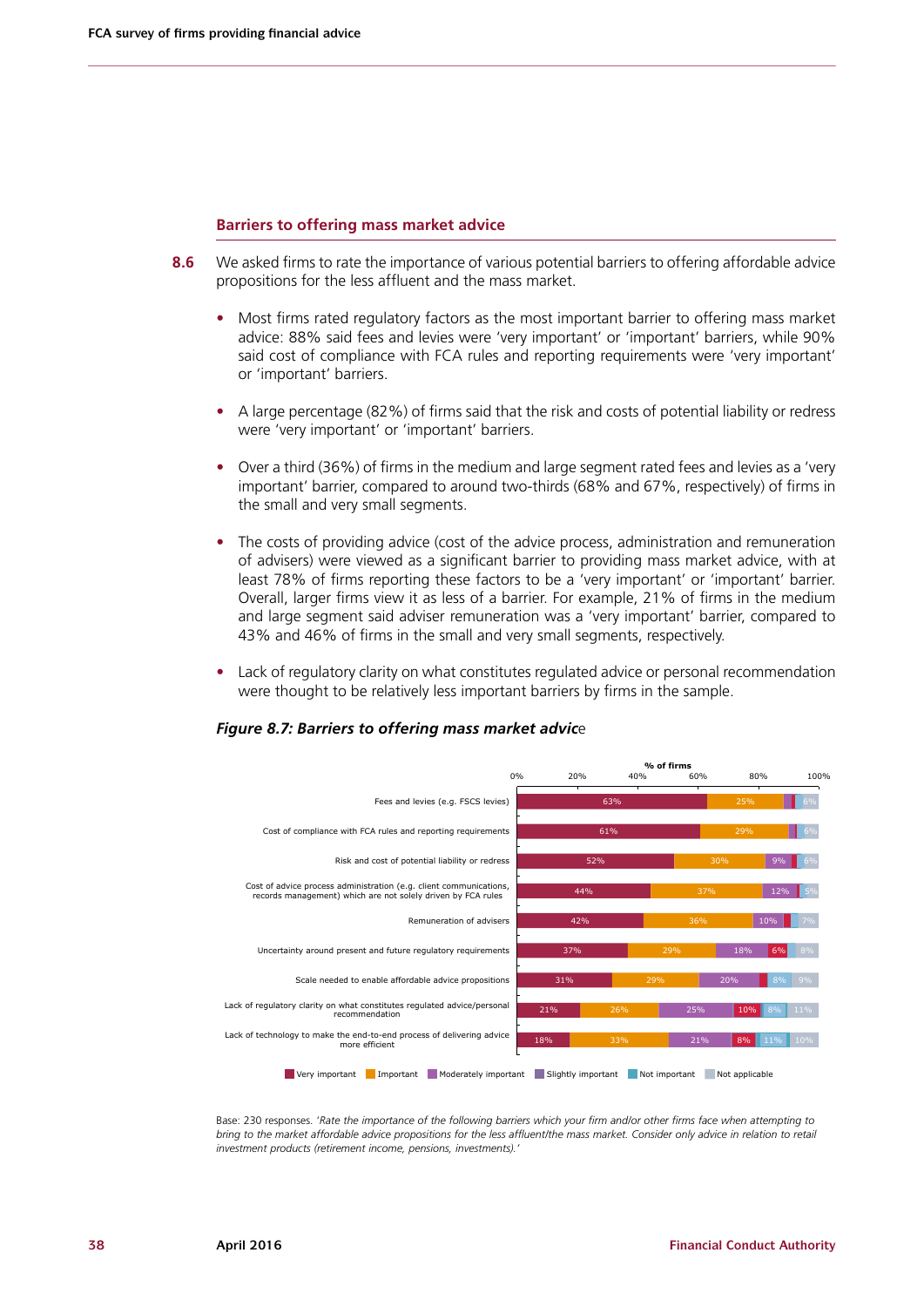

#### *Figure 8.8: By firm size – 'Very important' barriers to providing mass market advice*

Base: 33 (Medium and large), 69 (Small) and 128 (Very small) responses. For the relevant survey question, see note to [Figure 8.7](#page-39-0).

#### *Box A: How do advice firms define 'mass market'?*

#### **Our survey asked firms to provide their definition of 'mass market'. Firms responded as follows:**

- The majority of firms that responded to this question defined the mass market in terms of the upper boundary of investable assets.
	- **–** The median upper boundary across these was £50,000 (i.e. on average, firms viewed customers with investable assets of less than £50,000 as belonging to the mass market segment).
	- **–** There were large differences in firms' responses: 18 respondents believed the upper boundary for mass market advice to be below £30,000; 24 firms considered it to be between £30,000 and £50,000; 10 firms considered it to be between £50,000 and £100,000, and nine firms considered it to be above £100,000. Some of the respondents also specified the lower boundary for the mass market (ranging between £10,000 and £150,000).
- Thirteen respondents defined the mass market in general terms of clients with limited assets. Of these, six firms defined mass market as clients who are unable to pay for regulated advice. These considerations either referred specifically to being able to pay the minimum fees of the particular firm or, more generally, being able to pay for financial advice in the market.
- Three respondents defined the mass market in terms of type of product advised on (such as an instant savings account (ISA)), type of advice ('generic guidance of how to make informed choices about their money'), and the way of reaching consumers (e.g. sales 'on a large scale, direct to customers with limited advice' or 'workplace pensions, advertising, seminars – anything not face-to-face').